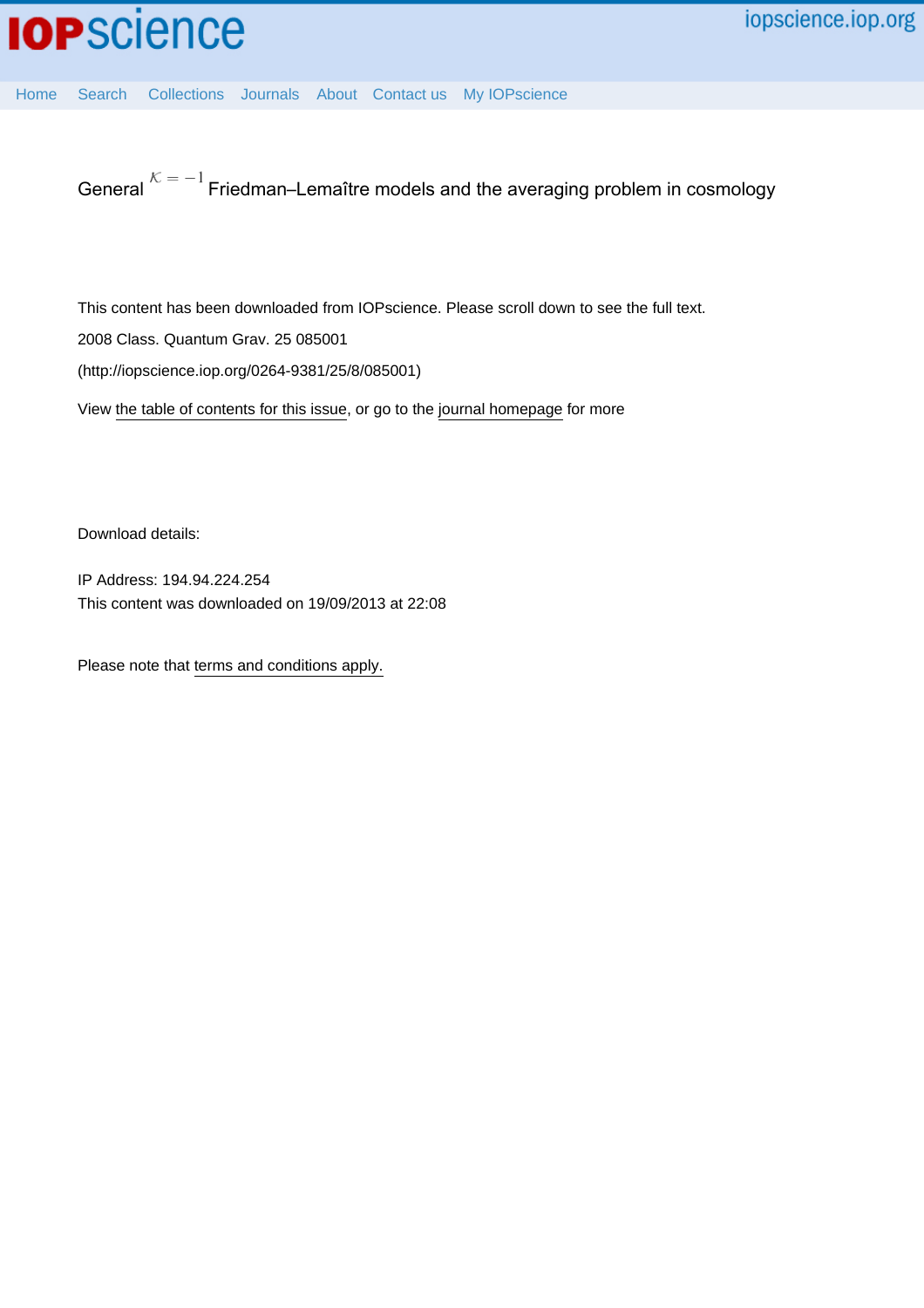# General  $K = -1$  Friedman–Lemaître models and the **averaging problem in cosmology**

# **Martin Reiris**

Mathematics Department, Massachussetts Institute of Technology, MA, USA

E-mail: [reiris@math.mit.edu](mailto:reiris@math.mit.edu)

Received 6 September 2007, in final form 13 February 2008 Published 26 March 2008 Online at [stacks.iop.org/CQG/25/085001](http://stacks.iop.org/ CQG/25/085001)

#### **Abstract**

We introduce the notion of general  $K = -1$  Friedman–Lemaître (compact) cosmologies and the notion of averaged evolution by means of an averaging map. We then analyze the Friedman–Lemaître equations and the role of gravitational energy on the universe evolution. We distinguish two asymptotic behaviors: radiative and mass gap. We discuss the averaging problem in cosmology for them through precise definitions. We then describe in quantitative detail the radiative case, stressing on precise estimations on the evolution of the gravitational energy and its effect in the universe's deceleration. Also in the radiative case, we present a smoothing property which tells that the long-time  $H^3 \times H^2$  stability of the flat  $K = -1$  Friedman–Lemaître (FL) models implies  $H^{i+1} \times H^i$  stability independently of how big the initial state was in  $H^{i+1} \times H^i$ , i.e. there is long-time smoothing of the spacetime<sup>1</sup>. Finally we discuss the existence of initial 'big-bang' states of large gravitational energy, showing that there is no mathematical restriction to assume it to be low at the beginning of time.

PACS numbers: 04.20.−q, 02.40.−k

# **1. Introduction**

An implicit assumption of the Friedman–Lemaître cosmologies as models of the actual universe is that, because matter distribution at large scales (visible or not) appears to be 'to a good extent' homogeneous and isotropic, the large scale evolution of the universe should be modeled as driven 'to a good extent' by an exactly homogeneous and isotropic material distribution. The assumption, now known as the *averaging problem in cosmology*, needs quantitative approval or disproval (see  $[1]$ ). Phrasing the problem in a question one asks: is

0264-9381/08/085001+26\$30.00 © 2008 IOP Publishing Ltd Printed in the UK 1

<sup>&</sup>lt;sup>1</sup> The word smoothing here is referring to the decay toward zero of the spacetime Bel–Robinson curvatures (and therefore of the derivatives), and not to a gain in Sobolev regularity as in usual PDE terminology.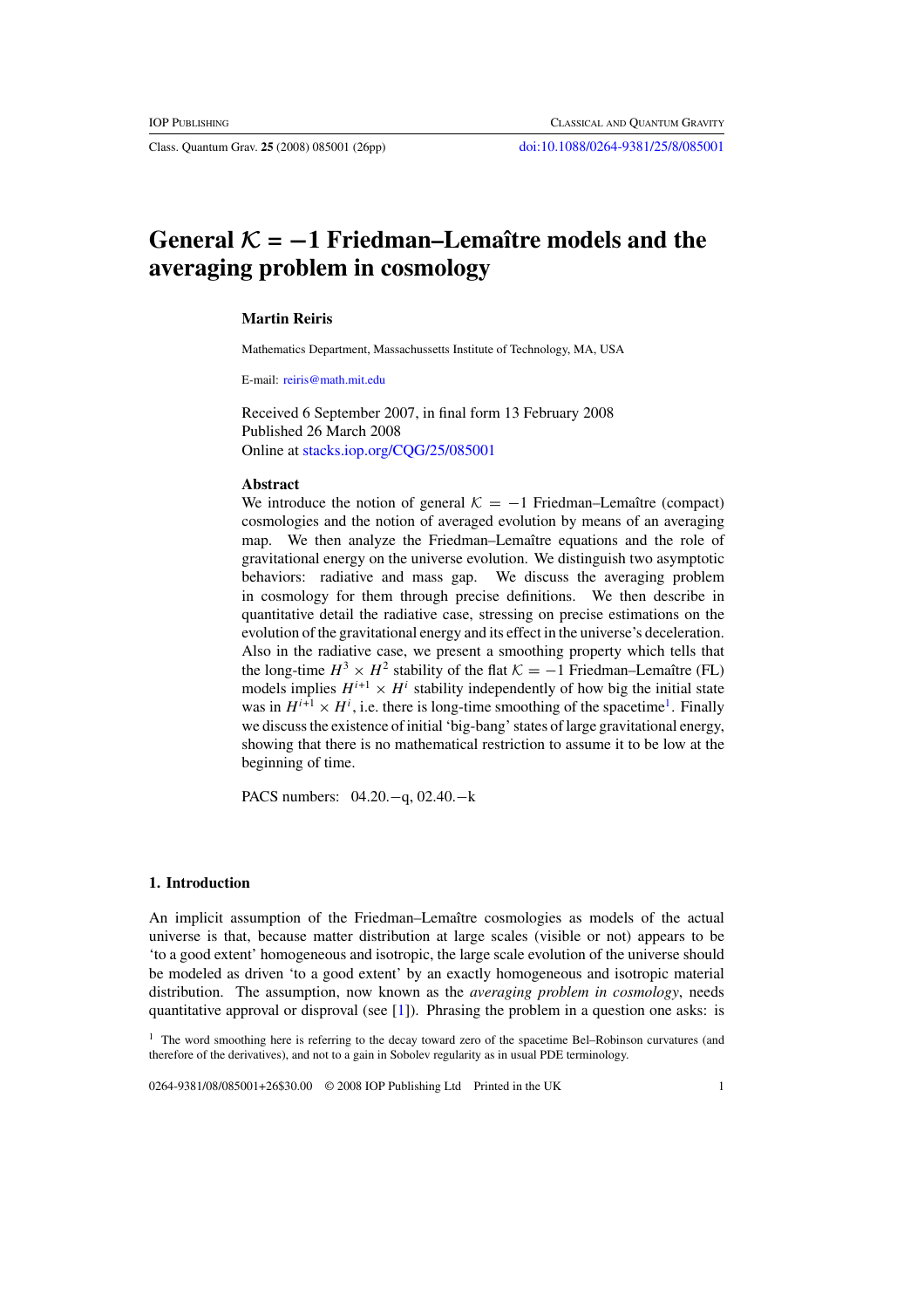<span id="page-2-0"></span>the large scale evolution affected by the small scale structure? The reason of the difficulty lies evidently in the nonlinearity of the Einstein equation. An averaged source of matter does not give rise necessarily to the average of the original solution. We will discuss this and other issues from the perspective of *general cosmological models*, i.e. the study of arbitrary solutions of the Einstein equation in the Hubble gauge (constant mean curvature (CMC) gauge) provided with a set of Friedman–Lemaître equations giving the cosmological interpretation to the framework.

The standard  $K = -1$  FL cosmology describes the universe history by the evolution of the energy and pressure densities of the different type of matter present. Starting from a 'big-bang' where the densities and the spacetime curvature blow up, the universe evolution is described as eternally expanding, with decaying densities and spacetime curvature at a particular pace according to their matter type. Such a description is analytically possible due to the homogeneity and isotropy of the space which reduce the Einstein equations into a set of ordinary differential equations, the so-called Friedman–Lemaître equations. We will deal here with compact cosmologies, i.e. spacetimes with compact Cauchy surfaces of hyperbolic type. When speaking about homogeneity and isotropy of a compact cosmology we will refer to those properties in the universal cover solution. In its formal terms the geometric structure of the spacetime is described by a metric of the form  $\mathbf{g} = -d\tau^2 + a^2(\tau)/V_H^{\frac{2}{3}}g_H$  on a 4-manifold  $\mathbb{R} \times \Sigma$ , where  $\Sigma$  is a compact hyperbolic manifold, i.e. a manifold admitting a metric of constant negative sectional curvature and where  $V_H$  is the volume of  $\Sigma$  endowed with the unique hyperbolic metric (the one with sectional curvature equal to negative one). If the densities of energy and pressure of the material fields are  $\rho(\tau)$  and  $p(\tau)$  the FL equations are

$$
\mathcal{H}^2 = \frac{8\pi G\rho}{3} - \frac{\mathcal{K}V_H^{\frac{2}{3}}}{a^2},\tag{1}
$$

$$
\frac{a''}{a} = -\frac{4\pi G(\rho + 3p)}{3},\tag{2}
$$

where  $H = a'/a$  is the Hubble parameter and G is the gravitational constant. These equations must be complemented with an equation of state  $p(\rho)$ . An obvious observation about these models is that they do not have any pure gravitational degree of freedom besides the gravitational field generated by the matter present. This fact is seen by making  $\rho = p = 0$ and observing that in that case the solutions are flat. We call these flat solutions *flat cones* as they can be obtained as quotients of a future light cone in Minkowski spacetime. For nonhomogeneous and isotropic solutions there is no way to define which part of the gravitational field is generated and which part is free, as those properties (if anything) would be potentially defined only in special solutions or in asymptotic regimes. There are simply two fields interacting, gravitation and matter. In this sense, the gravitational field adds a new degree of freedom to general cosmological models which needs to be quantitatively described.

We have found that a satisfactory way to analyze arbitrary solutions to the Einstein equations in light of the questions raised by cosmology and those raised by the FL models themselves, is to introduce the notion of the *general cosmological model: an arbitrary solution to the Einstein equations in the Hubble gauge, provided with a set of Friedman–Lemaître equations giving its interpretative cosmological meaning.* Unlike the FL models where the FL equations are enough to describe the evolution, in general cosmological models one must rely on the full Einstein equations to predict the behavior of the terms involved in the general FL equations and therefore interpret the solutions in cosmological terms. One purpose of the paper is to start a rigorous analysis of the general FL equations using the full Einstein equations.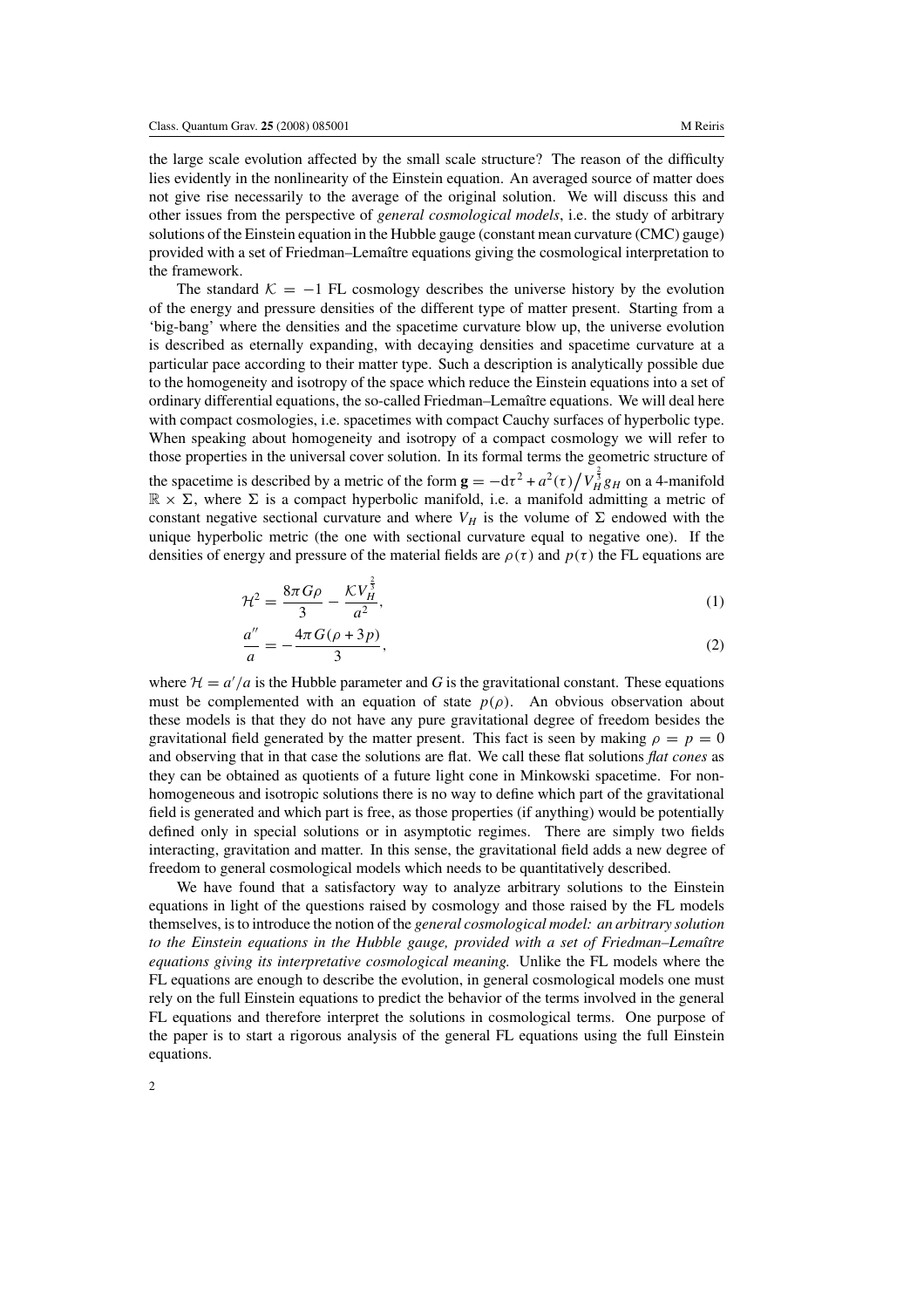An arbitrary solution **g** on a spacetime manifold  $\mathbb{R} \times \Sigma$  where  $\Sigma$  is a compact hyperbolic manifold, is in the Hubble gauge if the mean extrinsic curvature *k* of the equal time Cauchy surfaces is constant. The foliation  $\mathbb{R} \times \Sigma$  is called the CMC foliation. It is well known to be unique, intrinsically defined, and with the mean curvature *k* varying monotonically on it, in particular *k* or H (as we will see the Hubble parameter is  $\mathcal{H} = \frac{-k}{3}$ ) can be taken as a time variable. It is important to remark that unlike other gauges, the Hubble gauge is intrinsic, i.e. it is implicitly given by the solution. Let us write the metric as

$$
\mathbf{g} = -(N)^2 \, \mathrm{d}k^2 + X^* \times \mathrm{d}k + \mathrm{d}k \otimes X^* + g,\tag{3}
$$

where *N* is the *lapse function*, *X* is the *shift vector* and *g* is a spatial 3-metric on  $\Sigma$ . To write the general FL equations one defines the radius  $a(k)$  at the time k as  $a(k) = V(k)^{\frac{1}{3}}$  and the proper time  $\tau(k)$  at the time *k* through (see [\[2\]](#page-26-0) for a related approach)

$$
\frac{\mathrm{d}\tau}{\mathrm{d}k} = \frac{\int N \,\mathrm{d}v_g}{V}.\tag{4}
$$

With these definitions the FL equations (deduced from the Einstein equations, see subsection [3.1\)](#page-9-0) are

(1) First FL equation: 
$$
\mathcal{H}^2 = -\frac{\int_{\Sigma} \mathcal{N} R \, dv_g}{6V} + \frac{\int_{\Sigma} \mathcal{N} (16\pi G \rho + |\hat{K}|^2) \, dv_g}{6V},
$$
 (5)

(2) Second FL equation: 
$$
\frac{a''}{a} = \frac{-\int_{\Sigma} \mathcal{N}(4\pi G(\rho + 3p) + |\hat{K}|^2) dv_g}{3V},
$$
 (6)

where  $\mathcal{N} = \frac{N}{N}$  (bar denotes volume average) and has average equal to 1. The derivatives denoted with a prime are proper time derivatives, i.e.  $' = \frac{d}{dt}$ .  $\hat{K}$  is the traceless part of the second fundamental form  $K$ . Compared with the second  $\overrightarrow{FL}$  equation [\(2\)](#page-2-0) in a perfect FL cosmology we observe the appearance of the weight term  $N$  which inexorably couples matter to gravitation and a purely gravitational term of  $|\hat{K}|^2$  which is essential and represents the additional gravitational degree of freedom mentioned before. A particular solution is a FL model iff  $\hat{K} = 0$  and  $\mathcal{N} = 1$ .

In light of general cosmological models, a fundamental question is to quantify the evolution of the different terms that appear in the FL equations. It is important to realize that the ultimate goal would be to understand the FL equations for solutions which are realistic at small scales, i.e. at the natural scale of the flow. This is a difficult problem; however, we will argue that we can have an starting point if precise assumptions are made. Namely, in subsection [3.5](#page-15-0) we will introduce *assumption* (C), a precise quantitative hypothesis on the behavior of arbitrary solutions at late times, from which we will make explicit estimations of the different terms involved in the FL equations. Assumption (C) is a close relative of the *weak cosmic censorship conjecture* of Penrose, conjecture stated in an asymptotically flat context. In rough terms, assumption (C) precisely describes a family of solutions and divides it in two classes: *radiation* and *mass gap*. A radiative solution is an ideal solution in which no sort of compact object emerges along evolution, i.e. universes filled only with radiation. We will study this case in detail, although only for gravitational radiation. The technique may be applied to other radiative contexts as well. In this case the gravitational field can safely be isolated from the rest, and one can safely interpret  $\frac{|\hat{K}|^2}{16\pi G} = \rho_G = p_G$  as the effective energy and pressure densities of gravitational radiation. These densities are quantitatively studied along with the decay of  $N$  to [1](#page-4-0). The estimates are given in theorem 1 (see statement below) which in addition give estimates on the Bel–Robinson energies  $Q_i$ . Altogether theorem [1](#page-4-0)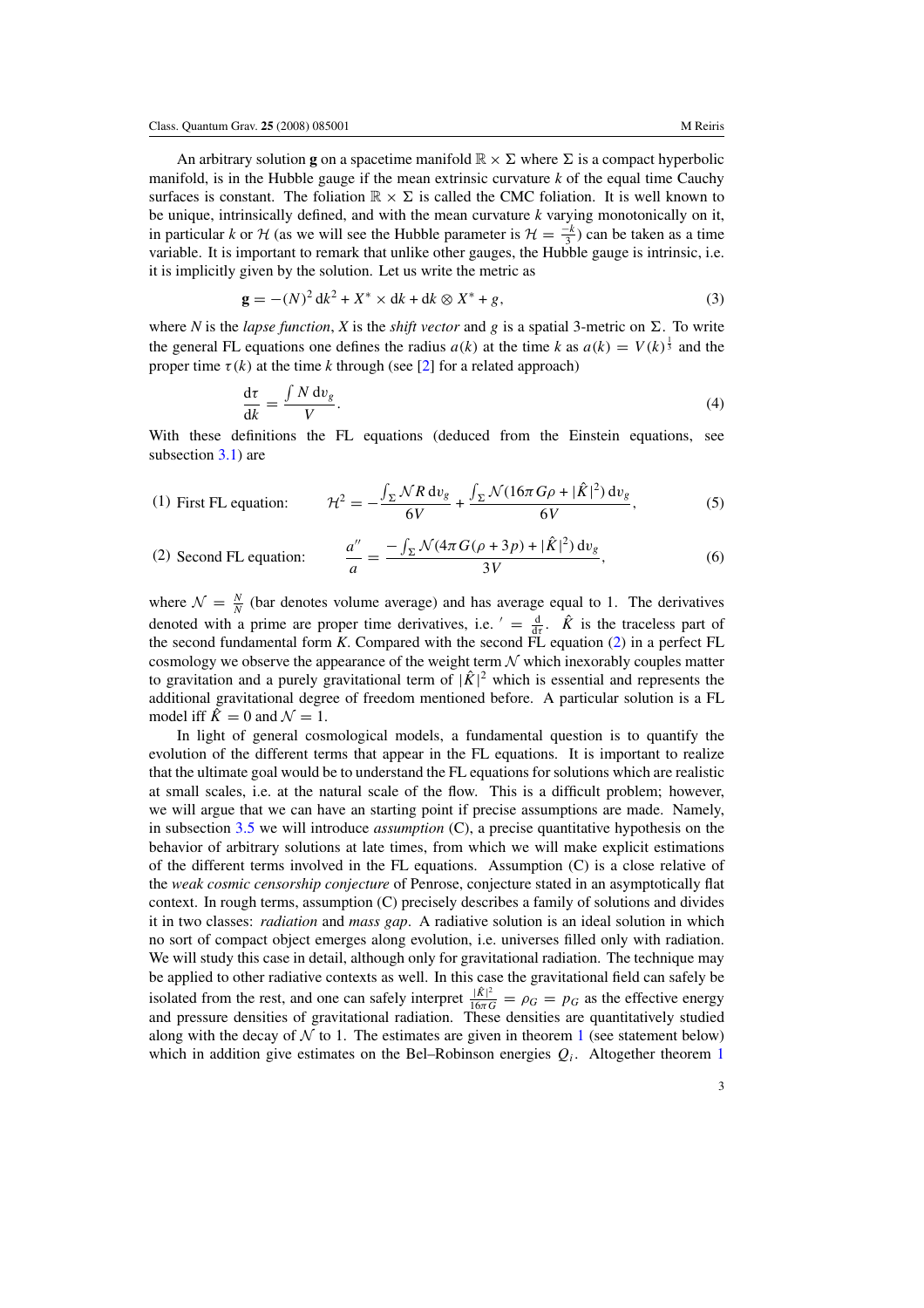<span id="page-4-0"></span>provides a detailed structure of the radiative solutions and is one of the main result of this paper.

**Theorem 1** (Expansive smoothing and energy estimates). Let  $\Sigma$  be a compact and rigid *hyperbolic manifold. There is an*  $\epsilon > 0$  *such that the Einstein CMC flow of a cosmologically scaled initial state (i.e. with*  $H = 1$ )  $(g, K)$  *with*  $V - V_{\text{inf}} \leq \epsilon$  *and*  $\tilde{E}_1 \leq \epsilon$  *has the following long-time properties (take t =*  $\frac{1}{\mathcal{H}}$ *):* 

- *(1)* The limit  $lim_{t\to\infty} t^3 Q_0$  is finite and greater than zero.
- *(2) There are*  $n_i \geq 0$  *such that*  $\lim_{t\to\infty} \frac{t^{2i+3}}{(\ln t)^{n_i}} Q_i \leq \infty$  for  $i \geq 1$ .
- *(3) For given*  $\gamma > 0$ ,  $\int_t^{\infty}$ *t*  $\frac{\int_{\Sigma} |\hat{K}|^2 dv_g}{u} du \geq C t^{-(2+\gamma)}$ .
- *(4)*  $|\hat{K}|^2$  ≤  $Ct^{-4}$  *pointwise (not volume averaged).*

*In particular, the cosmologically scaled flow of a H<sup>i</sup>* × *H<sup>i</sup>*−<sup>1</sup> *state (for any i* - 1*) as in the hypothesis above converges in*  $H^i \times H^{i-1}$  *to the canonical flat cone state*  $(g, K) = (g_H, -g_H)$ *.* 

Theorem 1 is in PDE terminology a small data statement. The small data condition is stated as saying that the reduced volume  $V = H^3V$  is  $\epsilon$ -close to its infimum and the first Bel– Robinson energy  $\mathcal{E}_1$   $\epsilon$ -close to zero. These two conditions can be seen to be equivalent [\[3](#page-26-0)] to the statement that the initial data  $(g, K)$  is close in the Sobolev space  $H^3 \times H^2$  to the flat cone state  $(g_H, -g_H)$ , where  $g_H$  is the unique hyperbolic metric (up to diffeomorphism). A hyperbolic manifold is called rigid if it does not admit traceless Codazzi tensors (see [\[6\]](#page-26-0) for a discussion). The topological condition of rigidity is important to get the precise estimates above. It is possible to get estimates in the non-rigid case but they are different, in particular those on the gravitational energy. The importance of rigidity is that it allows the control of the  $H<sup>2</sup>$  norm of harmonic metrics with respect to the hyperbolic metric (spatial gauge) only by their Ricci tensor.

The estimates in theorem 1 are compatible with what one would expect is a radiative behavior. According to the standard FL models an exact radiative behavior would imply a pointwise decay on the gravitational energy density of the form

$$
\frac{|\hat{K}|^2}{16\pi G} \approx \frac{1}{t^4} \tag{7}
$$

The estimate in items 3 and 4 in theorem 1 says that in some averaged sense the global gravitational energy decays with a rate between the radiative *t*−<sup>1</sup> and the faster *t*<sup>−</sup>2. It would be interesting to improve (if possible) the estimate from below in item 3.

In rough terms the *mass gap* solutions can be described as those for which after a sufficiently long time there appear a finite set of isolated stationary solutions separating from each other and with radiation in between. This qualitative description is made quantitative in *assumption (C)*. We analyze the averaging problem for these *mass gap* solutions. A convenient setup for the analysis is to define the notion of averaged space, a Lorentzian manifold constructed out the averaged parameters  $a(k)$  and  $\tau(k)$  of the original solution. The averaging problem can be stated as asking to which extent the averaged space is close to a FL model. A remarkable consequence of applying assumption (C) is that the second FL equation is estimated as

$$
\frac{a''}{a} = -\frac{4\pi G(\bar{\mathcal{M}}_{ADM} + \bar{\rho} + \bar{\rho}_G + 3(\bar{p} + \bar{p}_G))}{3} + O(t^{-(3+\epsilon)}),\tag{8}
$$

where  $\bar{M}_{ADM}$  is the volume average of the ADM masses of the emerging stationary solutions, and  $\bar{\rho}$ ,  $\bar{\rho}_G$ ,  $\bar{p}$ ,  $\bar{p}_G$  are the volume averages of the densities of energy and pressure of material and gravitational radiation, respectively, filling the space in between. However one must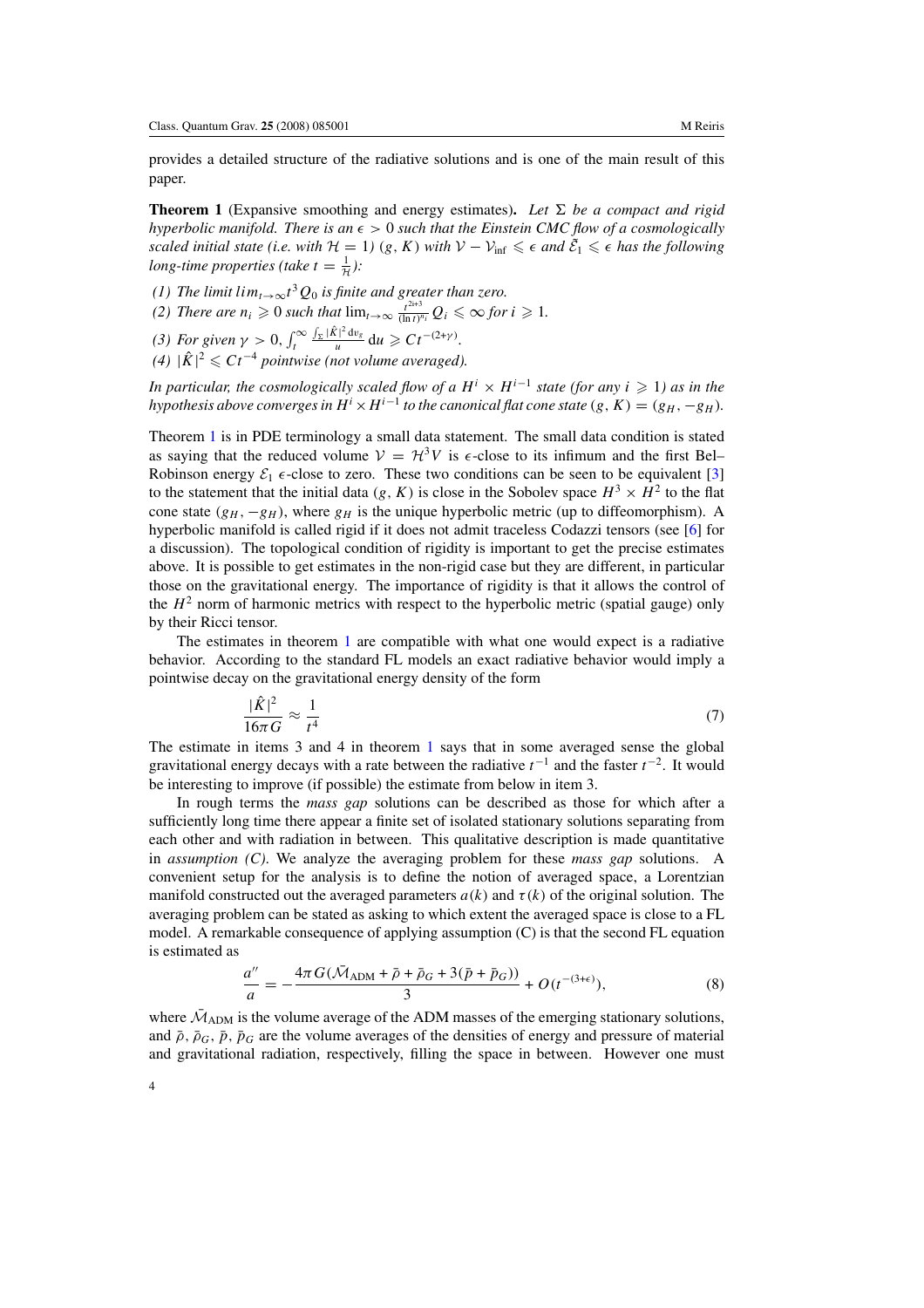remark that despite how the satisfactory equation [\(8\)](#page-4-0) may look, it is based on an idealized assumption and on its *a priori* estimates which so far need to be justified. Also the quantitative description they provide is only asymptotically in time, and not throughout the full evolution.

A quantity underlying all the averaging formalism is the so-called reduced volume [\[9\]](#page-26-0), defined above as  $V = H^3V$ . It decreases monotonically, and is bounded below by the topological invariant  $V_H$ . It has been used in [\[3](#page-26-0)] to show the long-time geometrization of the Einstein flow under curvature bounds. Here it is manifested throughout the paper in different forms. Its monotonicity is shown to be equivalent to the universe's deceleration and is used to get the estimate in item 3 in theorem [1.](#page-4-0) We will introduce and use an equivalent quantity that we will call the global CMC energy defined as

$$
E_{\rm CMC} = \frac{1}{4\pi G \mathcal{H}} (\mathcal{V} - \mathcal{V}_{\rm inf}).
$$
\n(9)

Rather remarkably, the CMC energy is shown to express the full ADM energy of the time-asymptotic evolution only in terms of the total volume, the Hubble parameter and the topological invariant  $V_{\text{inf}}$ .

The contents and sections are organized as follows. In section 2, we introduce the main equations for the Einstein-CMC flow as well as Bel–Robinson energies and their main formulae. In section [3,](#page-9-0) we introduce the averaged cosmological parameters and the Friedman– Lemaître equations. The treatment has no restriction on the sort of matter. We introduce the Newtonian gravitational potential  $\phi$ , its Poisson-like equation and reformulate the FL equation with it in subsection [3.2.](#page-12-0) As it turns out the Newtonian potential is the main field to estimate when the purpose is to estimate the universe deceleration and the Hubble parameter as a function of red shift *z*. In subsection [3.3,](#page-13-0) we introduce the CMC global energy and relate it in subsection [3.4](#page-13-0) with the ADM energy in the weak-field limit, analysis extended in subsection [3.5](#page-15-0) to arbitrary solutions under assumption (C). In subsection [3.6,](#page-17-0) we discuss the averaging problem on the light of assumption (C) for the mass gap regime. We will use the CMC energy to estimate the gravitational energy in section [4.](#page-18-0) Also in section [4](#page-18-0) we prove the main estimates of theorem [1.](#page-4-0) The technique may be thought of as estimating the gravitational field through a Taylor expansion (in time) of the zero-order Bel–Robinson tensor and is a natural extension of the analysis in [\[6\]](#page-26-0). In section [5,](#page-24-0) we construct 'big-bang' states of high gravitational energy showing that there is no mathematical reason to assume a low gravitational energy at the initial 'big-bang' state. The dynamics of those states even in short times is a completely open problem, in particular it is not known whether the initial rate of expansion with respect to proper time is of matter, radiation or of a type like neither of them. In section [6,](#page-25-0) we give an account of the main points of the paper.

### **2. The CMC flow equations and the Bel–Robinson energies**

#### *2.1. The CMC flow*

In this section, we consider the formal setup of the Einstein CMC flow equations. A detailed account can be found in [\[3](#page-26-0)]. Consider  $\Sigma$  a compact hyperbolic 3-manifold. A cosmological solution to the Einstein equations with compact Cauchy surface  $\Sigma$  is formally a Lorentz metric **g** on a 4-manifold of the form  $I \times \Sigma$  (where *I* is an interval) and where the equal time hypersufaces  $\Sigma_t$  are spacelike, i.e. the induced metric is Riemannian. If the mean extrinsic curvature ( $k = \text{tr}_g K$ ) is constant on each slice of the foliation { $\Sigma_t$ } then we say that the cosmological solution is in the (temporal) CMC-gauge. When the spatial topology is a hyperbolic manifold the mean curvature *k* cannot be zero (due to the energy constraint and the fact that  $\Sigma$  does not accept metrics of non-negative scalar curvature) and it can be proved to be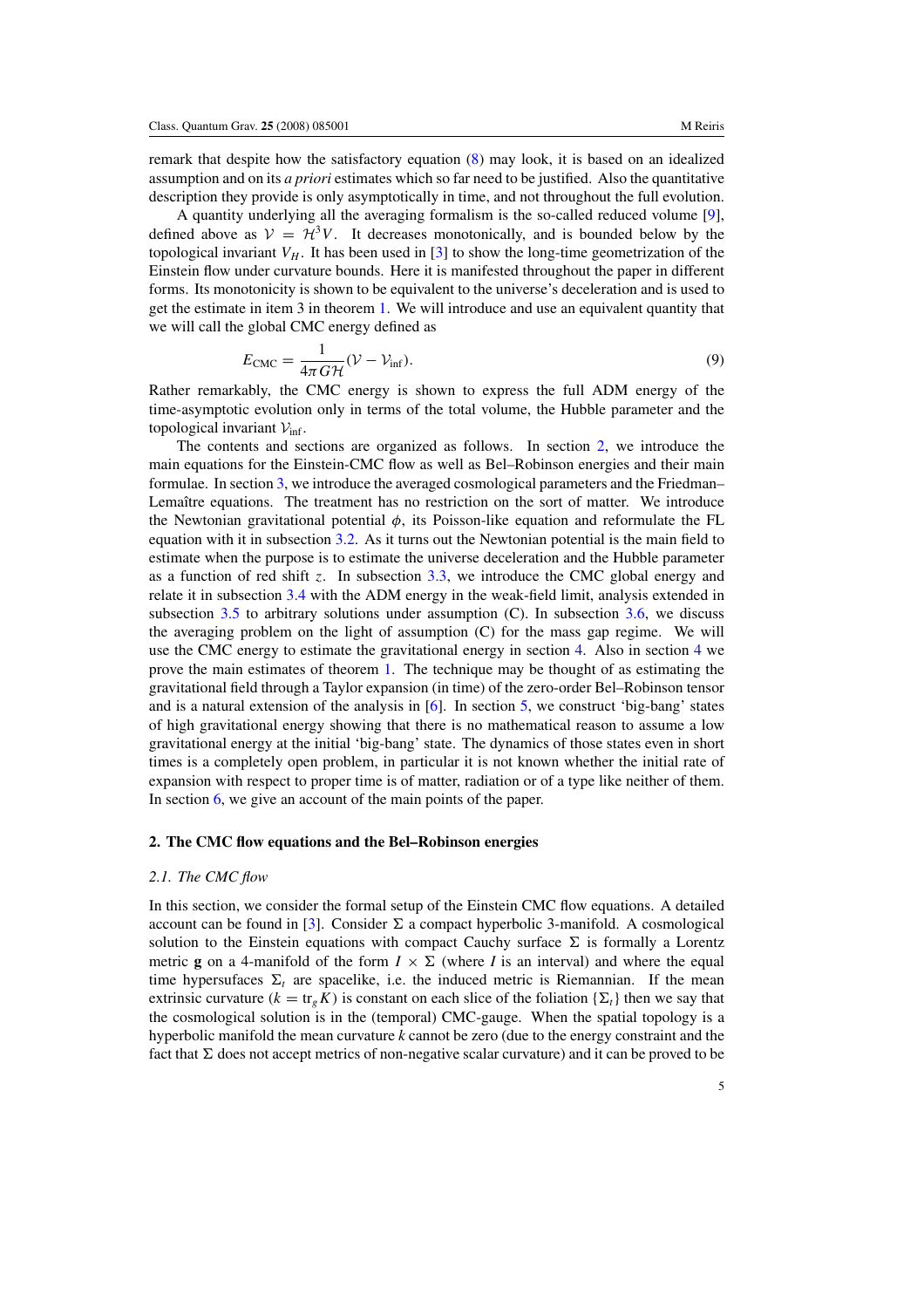<span id="page-6-0"></span>strictly monotonic over a unique and connected interval. For a 3-manifold of hyperbolic type in particular it is conjectured that the CMC foliation has a range of *k* equal to  $I = (-\infty, 0)$ , i.e. from a 'big-bang' when  $H \to \infty$  toward an infinitely expanding universe when  $H \to 0$ . Say  $\partial_t = NT + X$  where *T* is the unit normal to the slices and  $t = k$ . Write the 4-metric as

$$
\mathbf{g} = -N^2 dt^2 + X^* \otimes dt + dt \otimes X^* + g,\tag{10}
$$

where  $g$  is the spatial three-dimensional metric.  $N$  is called the lapse and measures the rate of proper time with *k* (locally). *X* is called the shift vector field and can be chosen freely but compatible with the regularity. For a discussion of the initial-value formulation in the CMC gauge we refer the reader to [\[3](#page-26-0)]. We call the path  $(g, N, X)(k)$  the CMC flow. A CMC state is a pair position-normal velocity *(g, K)* (where *K* is the second fundamental form and is equal to  $K = -\frac{1}{2}\mathcal{L}_T g$ ) with  $k = \text{tr}_g K$  constant. Thus the CMC flow gives rise to a flow of position and velocities  $(g, K)(k)$ . With this notation the Einstein equations

$$
Ricc - \frac{1}{2}\mathbf{Rg} = 8\pi GT \tag{11}
$$

can be seen as the CMC flow equations (taking  $t = k$ )

(1) *Hamilton–Jacobi equations*

$$
g' = -2NK + \mathcal{L}_X g,\tag{12}
$$

$$
K' = -\nabla^2 N + N(\text{Ricc} + kK - 2K \circ K) + \mathcal{L}_X K - 8\pi G N \left( \mathbf{T} - \frac{\text{tr}_{\mathbf{g}} \mathbf{T}}{2} \mathbf{g} \right).
$$
 (13)

(2) *Constraint equations (energy and momentum respectively)*

$$
R - |K|^2 + k^2 = 16\pi G\rho.
$$
 (14)

$$
\nabla \cdot K = -8\pi GJ,\tag{15}
$$

(3) *Lapse equation* (deduced from equations above)

$$
-\Delta N + (4\pi G(\rho + 3p) + |K|^2)N = 1.
$$
 (16)

The **T**-term in the right-hand side of equation (13) must be thought to be restricted to  $\Sigma$ . Also as usual  $\rho = \mathbf{T}(T, T), J = \mathbf{T}(T, .)$  and  $p = \frac{(\mathbf{T}_{ab})(g^{ab})}{3}$  is the average of the principal pressures. In equation (15),  $\nabla \cdot K = \nabla^a K_{ab}$  is the divergence and in equation (13) it is  $(K \circ K)_{ab} = K_{ac} K^c{}_b$ . Finally the speed of light was taken to be  $c = 1$ .

#### *2.2. The Bel–Robinson energy and the spacetime curvature*

We will measure the  $L^2$  norm of the spacetime curvature relative to the CMC gauge. We will also need to measure the  $L^2$  norm of their time derivatives relative to the normal direction to the CMC foliation. There is a remarkable way to introduce them and it is by means of Weyl fields. Although we would not discuss Weyl fields in detail as there are very accurate references on the subject  $[6, 7]$  $[6, 7]$  $[6, 7]$ , we will mention the most used properties here and briefly elaborate on their conceptual importance as variables controlling the gravitational field.

**Definition 1.** *A Weyl field is a traceless (*4*,* 0*) spacetime tensor satisfying the symmetries of the curvature tensor* **Rm***. We will denote them by* **W***abcd or simply* **W***.*

The Riemann tensor of a vacuum solution to the Einstein equations is a Weyl field that we will denote as  $\mathbf{Rm} = \mathbf{W}_0$ . Let *T* be the normal field (future pointing) to the CMC foliation. Then  $\nabla^i_T \mathbf{W}_0 = \mathbf{W}_i$  are Weyl fields. Together with the *volume radius* [\[3\]](#page-26-0) and the  $L^2$  norm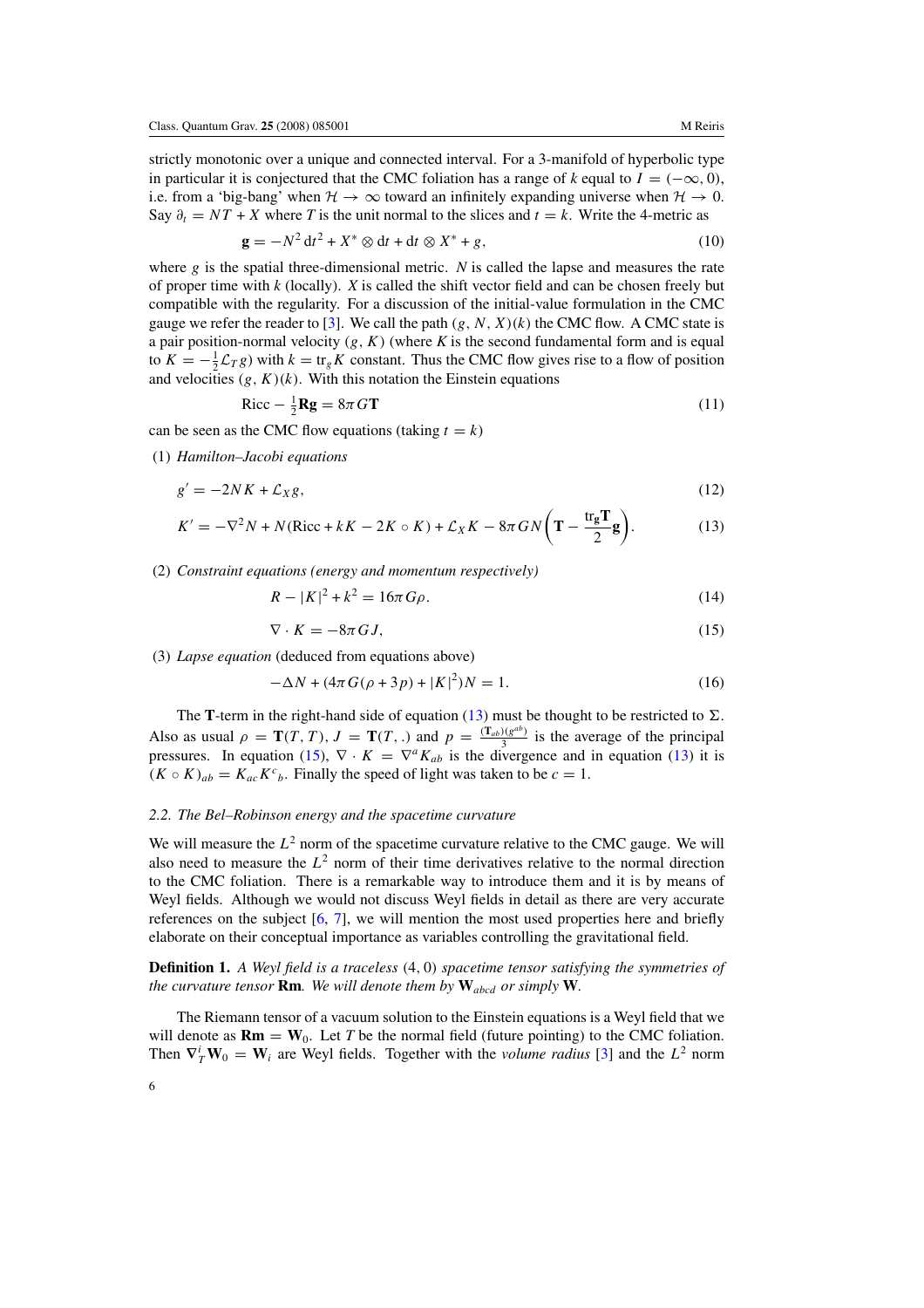of the second fundamental form *K* they are an important set of variables that control the gravitational field (i.e. the metric **g** relative to the foliation), see [\[3](#page-26-0)]. A central advantage for taking them as variables is that they enjoy remarkable algebraic properties that simplify the spacetime algebra considerably. We discuss the main formulae below. Given a Weyl tensor **W** define the left and right duals \* $W_{abcd} = \frac{1}{2} \epsilon_{ablm} W^{lm}_{cd}$  and  $W^*_{abcd} = W_{ab}{}^{lm} \frac{1}{2} \epsilon_{lmcd}$ . Both are Weyl tensors,  $^*W = W^*$  and  $^*(^*W) = -\tilde{W}$ . Define the current  $\tilde{J}(W)$  and its dual  $J^*(W)$  as

$$
\nabla^a \mathbf{W}_{abcd} = J_{abc}(\mathbf{W}),\tag{17}
$$

$$
\nabla^a \mathbf{W}^*_{abcd} = J^*_{abc}(\mathbf{W}).\tag{18}
$$

For the Riemann tensor in a vacuum solution to the Einstein equation we have  $J = J^* = 0$ due to the Bianchi equations. This is a central fact that will be of fundamental importance latter. We also have

$$
\nabla_{[a}\mathbf{W}_{bc}]_{de} = \frac{1}{3}\epsilon_{fabc}J_{de}^{*f}(\mathbf{W}),\tag{19}
$$

$$
\nabla_{[a}\mathbf{W}_{bc}]_{de} = \frac{1}{3}\epsilon_{fabc}J_{de}^f(\mathbf{W}).\tag{20}
$$

The  $L^2$  norm with respect to the foliation will be defined through the Bel–Robinson tensor. Given a Weyl field **W** its Bel–Robinson tensor is

$$
Q_{abcd}(\mathbf{W}) = \mathbf{W}_{alcm} \mathbf{W}_{b\ d}^{l\ m} + \mathbf{W}_{alcm}^* \mathbf{W}_{b\ d}^{*l\ m}.
$$
 (21)

It is symmetric and traceless in all pair of indices and for any pair of timelike vectors  $T_1$  and  $T_2, Q(T_1, T_1, T_2, T_2)$  is positive if  $W \neq 0$  [\[7\]](#page-26-0). In particular we define the  $L^2$  norm of **W** with respect to the foliation as  $Q(T, T, T, T)$ . It is seen to be the  $L^2$  norm of the electric and magnetic fields of **W** defined through

$$
E_{ab}(\mathbf{W}) = \mathbf{W}_{acbd} T^c T^d,\tag{22}
$$

$$
B_{ab}(\mathbf{W}) =^* \mathbf{W}_{acbd} T^c T^d, \tag{23}
$$

i.e.  $Q(T, T, T, T) = |E|^2 + |B|^2$ . They are symmetric, traceless and null on the *T* direction. For the Riemann tensor in particular we have

$$
E_{ab}(\mathbf{W}_0) = \text{Ricc}_{ab} + kK_{ab} - Ka^cK^c{}_b \tag{24}
$$

and

$$
\epsilon_{ab}{}^l B_{lc}(\mathbf{W}_0) = \nabla_a K_{bc} - \nabla_b K_{ac}.
$$
\n(25)

The following formulae provide the components of a Weyl field with respect to the CMC foliation in terms of the electric and magnetic fields (*i, j, k, l* are spatial indices)

$$
\mathbf{W}_{ijkT} = -\epsilon_{ij}{}^{m}B_{mk}(\mathbf{W}), \qquad \mathbf{W}_{ijkT} = \epsilon_{ij}{}^{m}E_{mk}(\mathbf{W}), \qquad (26)
$$

$$
\mathbf{W}_{ijkl} = \epsilon_{ijm} \epsilon_{kln} E^{mn}(\mathbf{W}), \qquad \mathbf{W}_{ijkl} = \epsilon_{ijm} \epsilon_{kln} B^{mn}(\mathbf{W}). \tag{27}
$$

The divergence formula

$$
\nabla^a Q(\mathbf{W})_{abcd} = \mathbf{W}_{b\ d}^{m\ n} J(\mathbf{W})_{mcn} + \mathbf{W}_{b\ c}^{m\ n} J(\mathbf{W})_{mdn}
$$
\n(28)

$$
+^* \mathbf{W}_{b \ d}^{m \ n} J^*(\mathbf{W})_{m \ c n} +^* \mathbf{W}_{b \ c}^{m \ n} J^*(W)_{m \ c n}, \tag{29}
$$

and therefore

$$
\nabla^{\alpha} Q(\mathbf{W})_{\alpha TTT} = 2E^{ij}(\mathbf{W})J(\mathbf{W})_{iTj} + 2B^{ij}J^*(\mathbf{W})_{iTj}
$$
(30)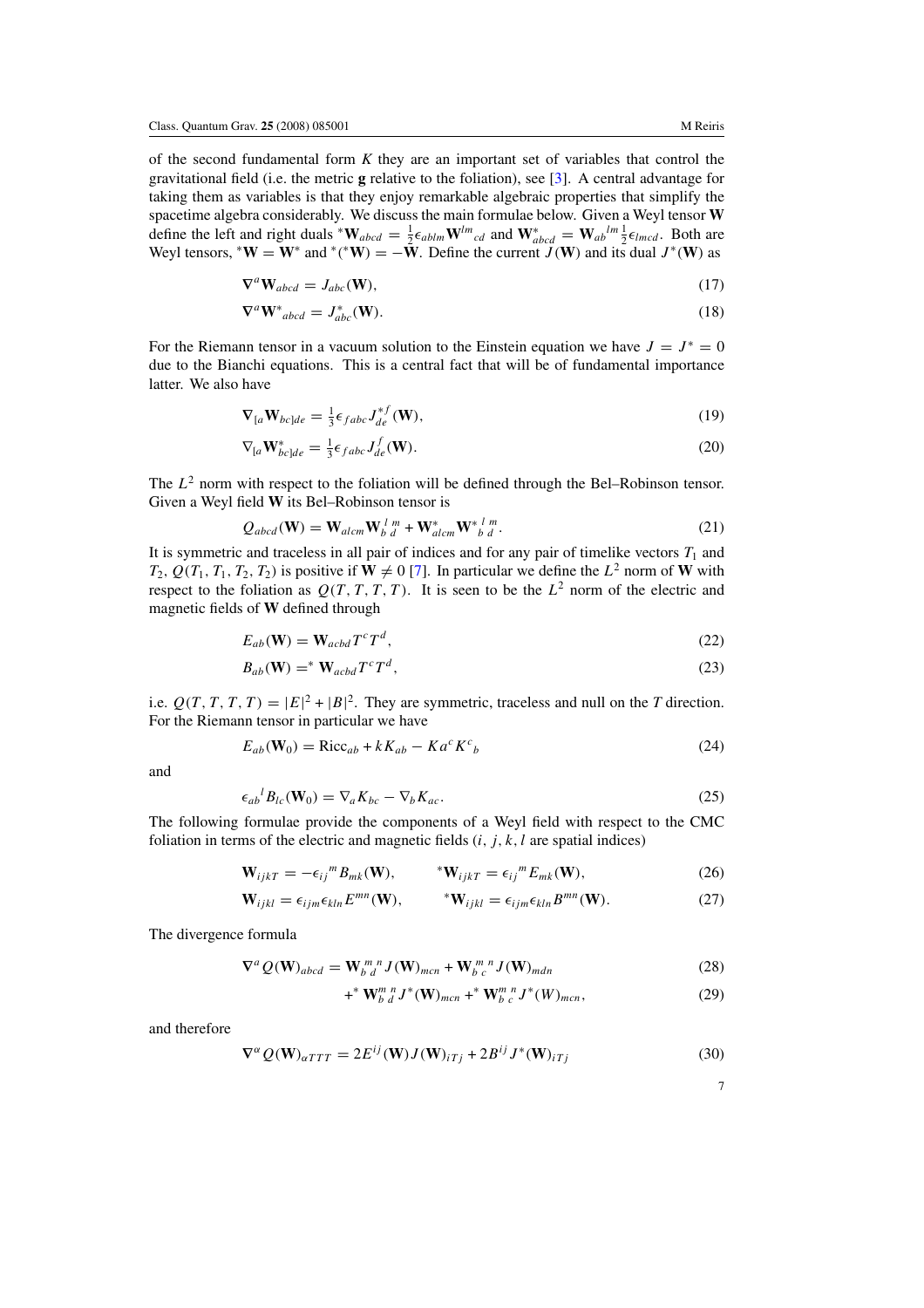gives the *Gauss equation*

$$
\frac{\partial \int_{\Sigma} Q(T, T, T, T) dv_g}{\partial t} = -\int_{\Sigma} 2NE^{ij}(\mathbf{W})J(\mathbf{W})_{iTj} + 2NB^{ij}J^*(\mathbf{W})_{iTj} + 3NQ_{abTT}\Pi^{ab} dv_g,
$$
\n(31)

where  $\Pi_{ab} = \nabla_a T_b$  is the deformation tensor and plays a fundamental role in the tensor algebra. In terms of the electric and magnetic fields the components of  $Q_{abTT}$  are written as

$$
Q_{iTTT} = 2(E \wedge B)_i,\tag{32}
$$

$$
Q_{ijTT} = -(E \times E)_{ij} - (B \times B)_{ij} + \frac{1}{3}(|E|^2 + |B|^2)g_{ij}.
$$
 (33)

Controlling *J* and  $J^*$  in  $L^2$  and  $\Pi$  in  $H^2$  is enough to control the  $L^2$  norm of the Weyl field. The following formulae are essential when it comes to getting Sobolev estimates of the Weyl field:

$$
\operatorname{div} E(\mathbf{W})_a = (K \wedge B(\mathbf{W}))_a + J_{TaT}(\mathbf{W}),\tag{34}
$$

$$
\operatorname{div} B(\mathbf{W})_a = -(K \wedge E(\mathbf{W})) + J_{TaT}^*(\mathbf{W}),\tag{35}
$$

$$
\operatorname{curl} B_{ab}(\mathbf{W}) = E(\nabla_T \mathbf{W})_{ab} + \frac{3}{2} (E(\mathbf{W}) \times K)_{ab} - \frac{1}{2} k E_{ab}(\mathbf{W}) + J_{aTb}(\mathbf{W}), \tag{36}
$$

$$
\operatorname{curl} E_{ab}(\mathbf{W}) = B(\nabla_T \mathbf{W})_{ab} + \frac{3}{2} (B(\mathbf{W}) \times K)_{ab} - \frac{1}{2} k B(\mathbf{W})_{ab} + J^*_{aTb}(\mathbf{W}), \tag{37}
$$

where the operations ∧*,* × are defined as

$$
(A \times B)_{ab} = \epsilon_a^{cd} \epsilon_b^{ef} A_{ce} B_{df} + \frac{1}{3} (A - B) g_{ab} - \frac{1}{3} (tr A)(tr B) g_{ab},
$$
(38)

$$
(A \wedge B)_a = \epsilon_a{}^{bc} A_b{}^d B_{dc}.\tag{39}
$$

Equations (34)–(37) above are an example of the so-called elliptic Hodge systems [\[7\]](#page-26-0). In particular under basic regularity of the background metric they make it possible to get elliptic estimates.

## *2.3. Scaling.*

Scaling is the operation allowing us to speak like we're 'looking at the system at a particular scale'. It is a different operation than coordinate scaling, as scaling a solution does change the solution but scaling coordinate systems does not. Both transformations are however important when used simultaneously.

**Definition 2.** *Given a solution* **g** *to the Einstein equations, we call*  $\lambda^2$ **g** *the solution* **g** *at the scale of*  $\frac{1}{\lambda}$  *and we call*  $\lambda$  *the scale factor.* 

We say that a CMC state  $(g, K)$  is cosmologically scaled (or normalized) if  $k = -3$  or the same  $H = 1$  as we will see the Hubble parameter H is equal to  $\frac{-k}{3}$ . Given a state  $(g, K)$ that gives rise to a global solution **g** we can scale it as  $\frac{k^2}{9}$ **g** to transform the original state  $(g, K)(k)$  into a cosmologically normalized state  $\left(\frac{k^2}{9}g, \frac{-k}{3}K\right)$ . Therefore a state  $(g, K)$  has a cosmological scale of  $\frac{3}{-k} = \frac{1}{\mathcal{H}}$ . Say  $(g, K)(k)$  is a CMC state, and say *U* is some spacetime tensor constructed out of **g** that we are looking at the *k*-slice. The corresponding values of *U* on the same slice when we cosmologically scale the state *(g, K)* will be denoted with a tilde (either above or next to it) say  $\tilde{U}$  or  $U^{\sim}$ . Thus  $\tilde{g} = \frac{k^2}{9}g$  and  $\tilde{K} = \frac{-k}{3}K$ . In a CMC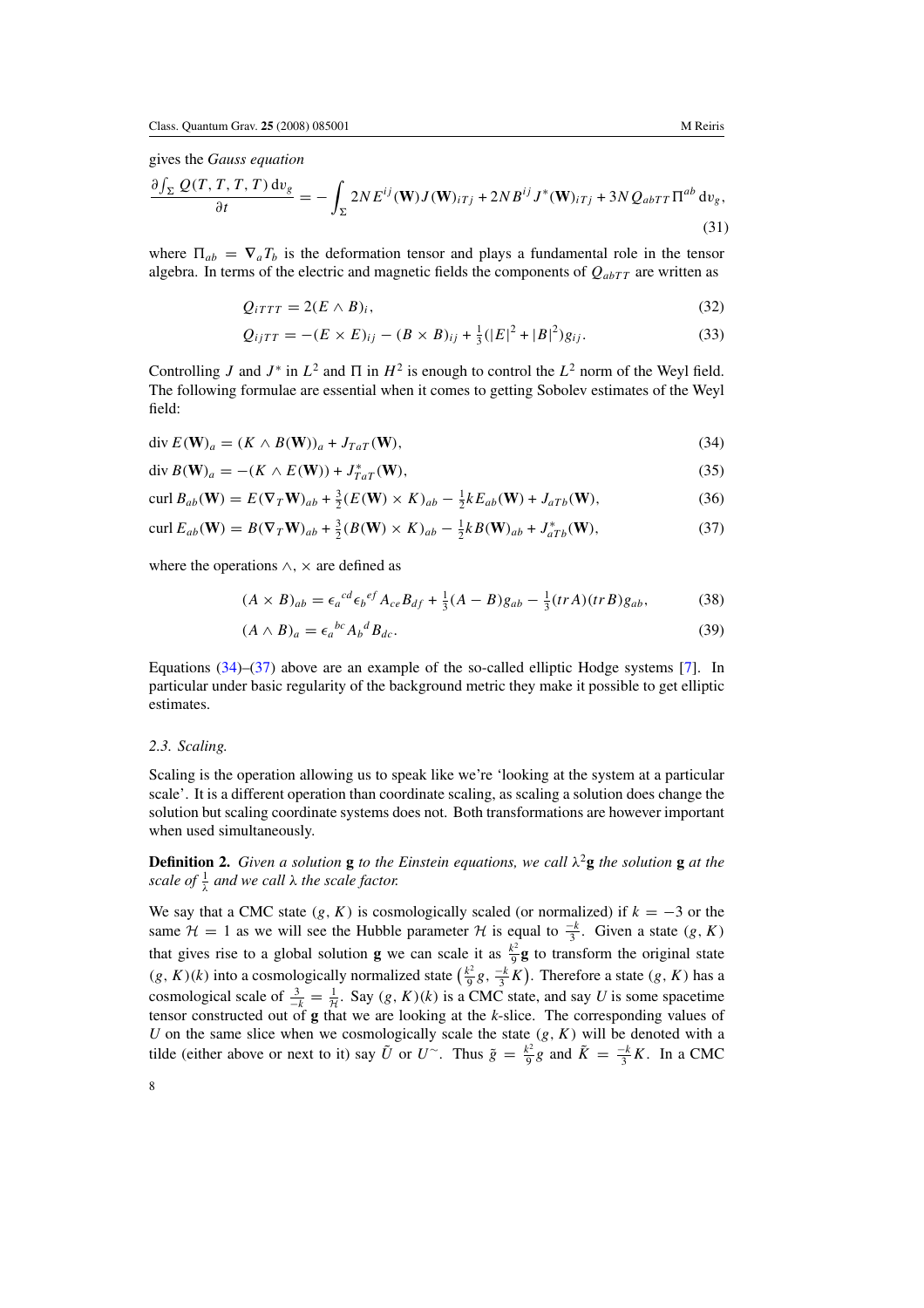<span id="page-9-0"></span>flow  $(g, K)(k)$ , we can cosmologically scale the solution **g** at every *k* thus getting a flow of normalized states  $(\tilde{g}, \tilde{K})(k)$ . In the flat cone case the cosmologically scaled flow is just  $(g_H, -g_H)(k)$  and what we will call stability of the flat cone will be the stability of the cosmologically scaled solutions. In general a spacetime tensor will scale as  $\lambda^s U$  for some weight *s*, therefore  $\tilde{U}$  will be just  $\tilde{U} = \left(\frac{-k}{3}\right)^s U$ . We will indistinctly use  $\frac{-k}{3}$  or  $\mathcal H$  as the scale factor  $\lambda$ . The following table shows how some main tensors transform when  $\mathbf{g} \to \lambda^2 \mathbf{g}$ ,

| g              | $\lambda^2$ g                   |
|----------------|---------------------------------|
| g              | $\lambda^2 g$                   |
| K              | $\lambda$ . $K$                 |
| k              | $rac{k}{\lambda}$               |
| N              | $\lambda^2 N$                   |
| $\phi$         | φ                               |
| $\mathbf{W}_i$ | $\lambda^{-i+2}\mathbf{W}_i$    |
| $Q_i$          | $\lambda^{-(2\mathbf{i}+1)}Q_i$ |

where  $\phi$  is the Newtonian potential defined below.

## **3. Averaged evolution**

### *3.1. Averaged cosmological parameters and the averaging map*

We define the geometric parameters,  $a(k)$  (universe's radius),  $\tau(k)$  (proper time) and  $\mathcal{H}(k)$ (Hubble parameter) in volume average. All those parameters reduce to the standard FL parameters when the solution is homogeneous and isotropic.

**Definition 3.** *Given an arbitrary CMC solution we define the universe's radius at an instant of time k as*  $a(k) = V_{g(k)}^{\frac{1}{3}}$ *. The volume-averaged proper time*  $\tau(k)$  *is defined through* 

$$
\frac{\mathrm{d}\tau}{\mathrm{d}k} = \frac{\int_{\Sigma} N \,\mathrm{d}v_g}{V}.\tag{40}
$$

Recalling that in the FL models the Hubble parameter is defined as  $\mathcal{H} = \frac{1}{a} \frac{da}{dt}$  we compute

$$
\mathcal{H} = \frac{1}{V^{\frac{1}{3}}} \frac{dV^{\frac{1}{3}}}{d\tau} = \frac{1}{V^{\frac{1}{3}}} \frac{dV^{\frac{1}{3}}}{dk} \frac{dk}{d\tau} = \frac{1}{V^{\frac{1}{3}}} \frac{1}{3} V^{-\frac{2}{3}} \bigg( \int_{\Sigma} -Nk \, dv_g \bigg) \frac{V}{\int_{\Sigma} N \, dv_g} = \frac{-k}{3}.
$$
 (41)

Thus in arbitrary solutions  $\mathcal{H} = \frac{-k}{3}$ . This expression is valid also locally in the following sense: define the cube of the local radius as the volume element  $dv_g(k)$ , then the local Hubble parameter is one third the logarithmic derivative of the volume element with respect to the proper time in the normal direction to the CMC slice *k*. A direct computation gives for the local Hubble parameter  $\mathcal{H} = \frac{1}{3 \text{d} v_g}$  $\frac{dv_g}{d\tau} = \frac{-k}{3}.$ 

The Friedman–Lemaître equations take the form

(1) First FL equation: 
$$
\mathcal{H}^2 = -\frac{\int_{\Sigma} R \, dv_g}{6V} + \frac{\int_{\Sigma} (16\pi G \rho + |\hat{K}|^2) \, dv_g}{6V},
$$
(42)

(2) Second FL equation: 
$$
\frac{a''}{a} = \frac{-\int_{\Sigma} \mathcal{N}(4\pi G(\rho + 3p) + |\hat{K}|^2) dv_g}{3V}.
$$
 (43)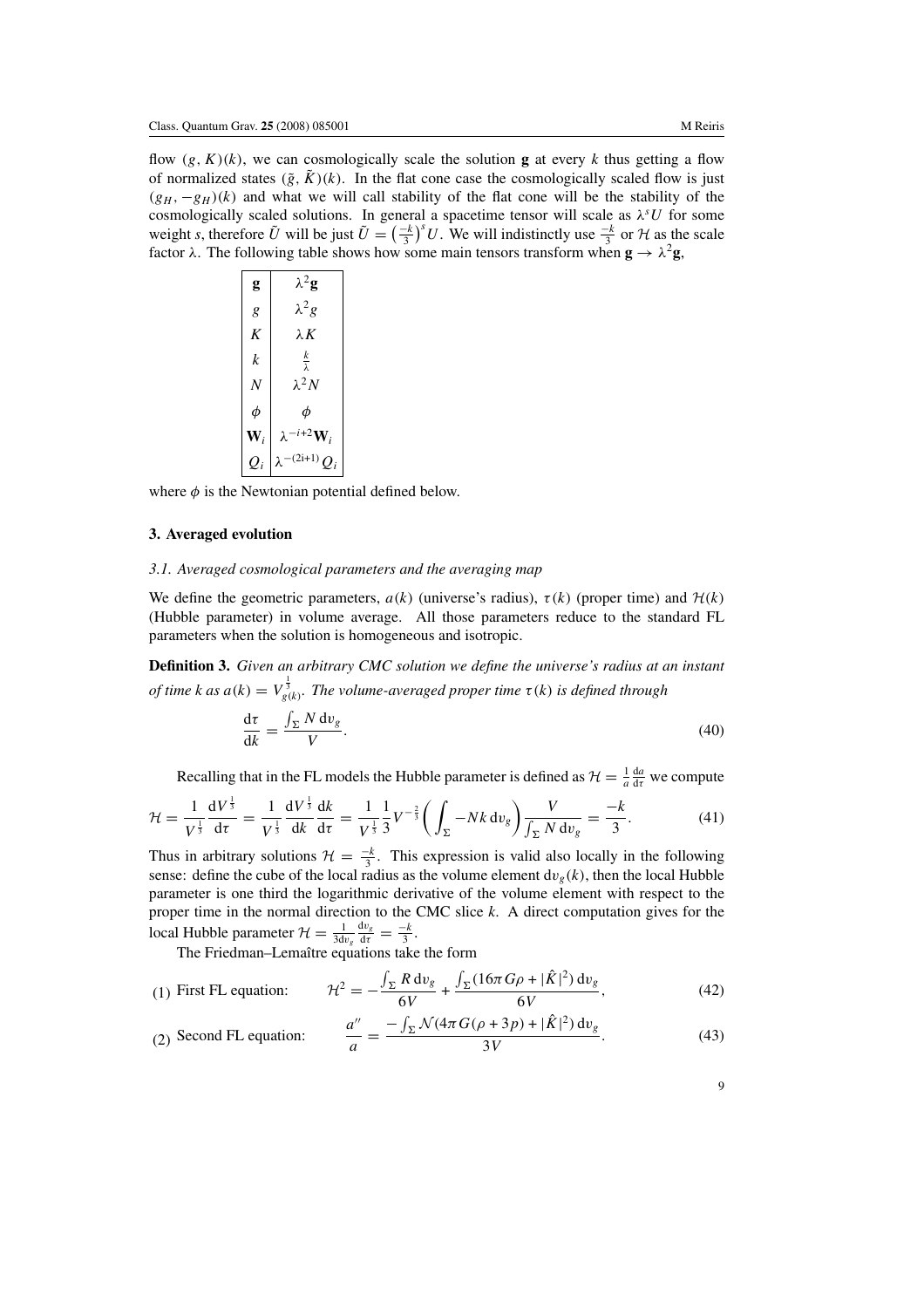<span id="page-10-0"></span>Where  $\mathcal{N} = \frac{N}{N}$  (bar denotes volume average) and has average equal to one. The derivatives denoted with a prime are proper time derivatives, i.e.  $' = \frac{d}{dt}$ . The first FL equation is just the volume average of the energy constraint

$$
16\pi\rho = R - |\hat{K}|^2 + \frac{2}{3}k^2.
$$
\n(44)

Observe that to make it look closer to the second FL equation, we can multiply the energy constraint before integrating by  $N$  and integrate thereafter to get

$$
\mathcal{H}^2 = \frac{\int_{\Sigma} \mathcal{N} R \, \mathrm{d}v_g}{6V} + \frac{\int_{\Sigma} \mathcal{N} (16\pi \, G\rho + |\hat{K}|^2) \, \mathrm{d}v_g}{6V}.
$$
\n
$$
(45)
$$

To obtain the second FL equation we observe that

$$
\left(\frac{a'}{a}\right)' = \frac{a''}{a} - \left(\frac{a'}{a}\right)^2 = \frac{a''}{a} - \mathcal{H}^2
$$
\n(46)

and

$$
\left(\frac{a'}{a}\right)' = \frac{d\mathcal{H}}{d\tau} = -\frac{1}{3}\frac{dk}{d\tau} = -\frac{V}{3\int_{\Sigma} N \, dv_g}.\tag{47}
$$

On the other hand integrating the Lapse equation [\(16\)](#page-6-0) we get

$$
\int_{\Sigma} N(4\pi G(\rho + 3p) + |\hat{K}|^2) dv_g = V - 3\mathcal{H}^2 \int_{\Sigma} N dv_g. \tag{48}
$$

Equations (46)–(48) together give equation [\(43\)](#page-9-0).

Let us restate the standard  $K = -1$  FL models on the light of the description given above for arbitrary solutions. If the solution is  $\mathbf{g} = -d\tau^2 + a(\tau)^2 g_H$  on a manifold  $\mathbb{R} \times \Sigma$  then  $a(\tau) = \left(\frac{V}{V_H}\right)^{\frac{1}{3}}$  where  $V_H$  is the volume of  $\Sigma$  with the hyperbolic metric  $g_H$  and *V* is the volume with the metric  $a(\tau)^2 g_H$ . Our choice of radius for arbitrary solutions has been instead  $a(\tau) = V^{\frac{1}{3}}$ , we will make this choice in equations (49) and (50). We also recall that in the standard FL models the energy density and pressures are a function only of *τ* and for that reason they coincide with their volume averages. Taking these facts into account the standard FL equations are

(1)

$$
\mathcal{H}^{2} = \frac{\int_{\Sigma} (16\pi G\rho) dv_{g}}{6V} - \frac{\mathcal{K}V_{H}^{\frac{2}{3}}}{a^{2}}.
$$
\n(49)

(2)

$$
\frac{a''}{a} = \frac{-\int_{\Sigma} (4\pi G(\rho + 3p)) dv_g}{3V}.
$$
\n
$$
(50)
$$

Observe that in the FL equation [\(42\)](#page-9-0) instead of the curvature term  $-\frac{\mathcal{K}V_H^{\frac{2}{3}}}{a^2}$  we have the term

$$
-\frac{\int_{\Sigma} R \, \mathrm{d}v_g}{6V} = -\left(\frac{\int_{\Sigma} R \, \mathrm{d}v_g}{6V^{\frac{1}{3}}}\right) \frac{1}{a^2},\tag{51}
$$

where the first factor in the last term of the previous equations is scale invariant and therefore equal to  $V_H^{\frac{2}{3}}$  for any metric scaled from the hyperbolic metric (so is close to it for any metric scaled from a metric close to a hyperbolic metric).

In order to establish a mathematical definition of the averaging problem in cosmology we define the *averaging map* from arbitrary CMC solutions into Lorentzian manifolds in the following way.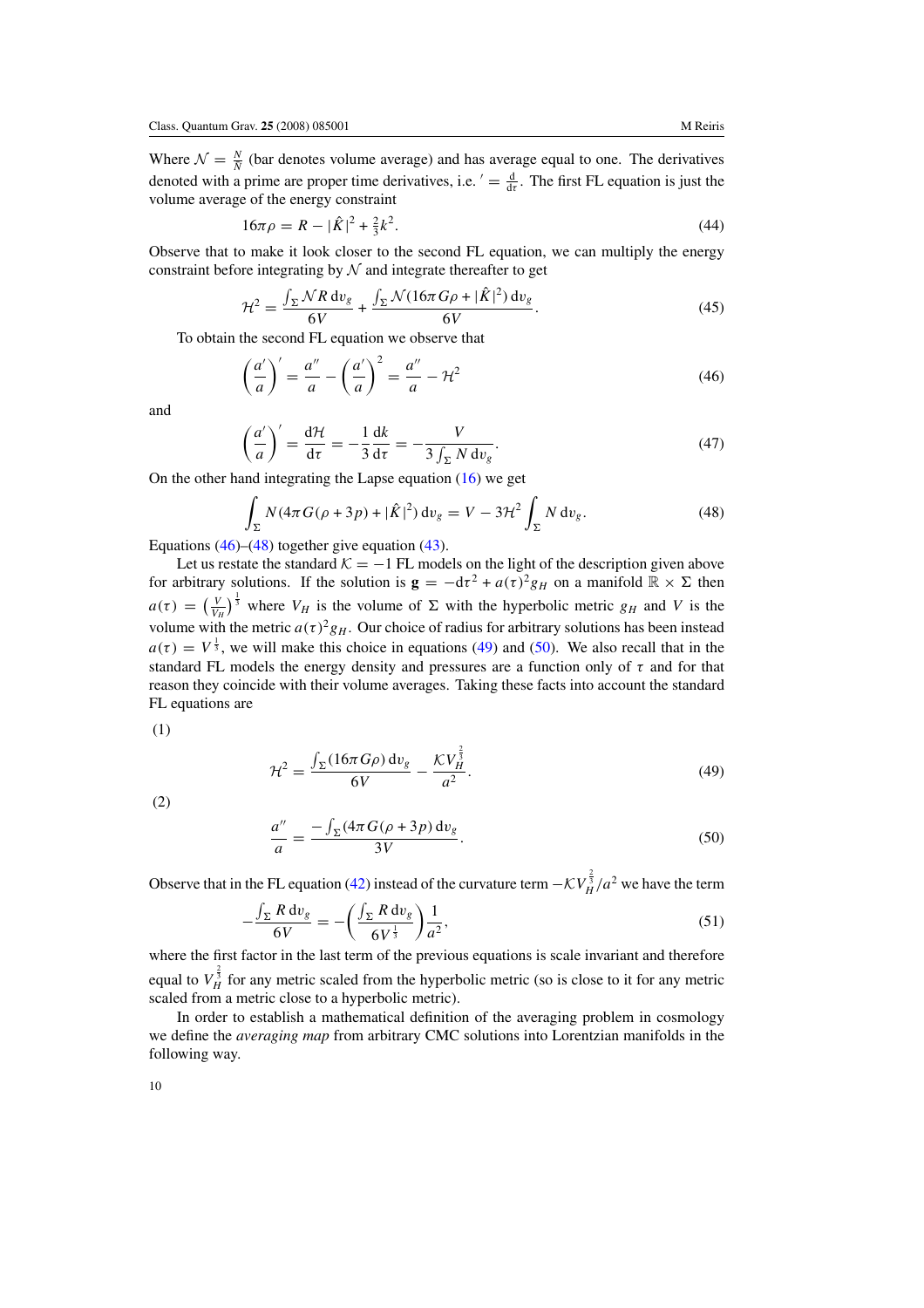**Definition 4.** *Given an arbitrary CMC solution* **g** *on*  $\mathbb{R} \times \Sigma$  *with*  $\Sigma$  *a compact hyperbolic manifold define the volume-averaged solution as the Lorentzian space*  $(\mathbb{R} \times \Sigma, \mathcal{A}(\mathbf{g}))$  *with*  $A(\mathbf{g}) = \bar{\mathbf{g}} = -d\tau^2 + \frac{a(\tau)^2}{v_H^{\frac{2}{3}}} g_H$ , where  $\tau$  and  $a(\tau)$  are the averaged proper time and radius as given in definition [3.](#page-9-0)  $\binom{y_H}{g_H}$  is the unique (up to diffeomorphism) hyperbolic metric that  $\Sigma$ *accepts.*

It is essential in the definition above that, due to Mostow's rigidity, there is one hyperbolic metric up to diffeomorphism in a given hyperbolic manifold. That makes the definition of  $A$ (g) unambiguous.

In rough terms the averaging problem for arbitrary solutions can be stated as to whether the averaged space  $A(\mathbf{g})$  is 'asymptotically in time close' to an exact  $K = -1$  FL solution with the 'averaged energy density and pressures' 'asymptotically in time close' to the energy density and pressures of the exact FL model. One may also replace 'asymptotically in time close' simply by 'close' all along evolution. Physically that would be a better question to ask. This definition however faces various indefiniteness, we comment on them below.

- (1) The first is to give a precise meaning to 'averaged energy and pressures' for arbitrary solutions. We can safely say what they are for the material fields, as material fields possess densities of pressures and energy, but it is not known what they are for the gravitational field, and presumably they cannot be isolated as densities. The old question on how to define the gravitational energy which shows up throughout general relativity is also present here. A consensual definition of energy is the total ADM energy, a global term comprising the energetic content of a global system. Despite how satisfactory the expression is, it is defined in asymptotically flat spacetimes and not in the context of cosmological solutions. We will argue in subsection [3.6](#page-17-0) on the validity of the averaging problem, at least asymptotically in time, if it is assumed to be a compact and extended relative of the *weak cosmic censorship conjecture* of Penrose, a conjecture stated for asymptotically flat spacetimes. Indeed we will analyze the averaging problem under the assumption that, under a particular model for matter at natural scales (the small structure), it happens that, generically, cosmological solutions evolve into a finite set (however large it may be) of asymptotically flat stationary solutions separating from each other, with gravitational radiation in between and if in addition we compute the 'averaged energy density' as the volume average of the ADM energies of the stationary solutions plus the volume-average energy of the gravitational radiation in between. Both terms, as we shall see, can safely be computed. We will call the assumption above *assumption* (C). The extent to which this idealized assumption would be applicable to the actual universe in which we live at present times is not under consideration here. However I would like to point out one aspect that immediately jumps out and that it would have to be addressed with care. Assuming that galaxies conform the individual stationary solutions, there is the issue to establish, due to the large dark halos extended over diameters many times their visible diameters, where (if anywhere), and how far, the individual galaxies (including their halos) become asymptotically flat. This lack of asymptotic flatness on large neighborhoods around the visible galaxy is manifested in the well-known flat rotation curves of stars with large orbital radius.
- (2) A second problem in the rough definition of the averaging problem given above is to specify the equation of state of the exact FL solution from the original solution at natural scales. In light of assumption (C) there are two situations possible, a radiative regime, of universes filled only with gravitational radiation, and a massive regime, of universes where in addition to radiation there are massive compact objects (the stationary solutions).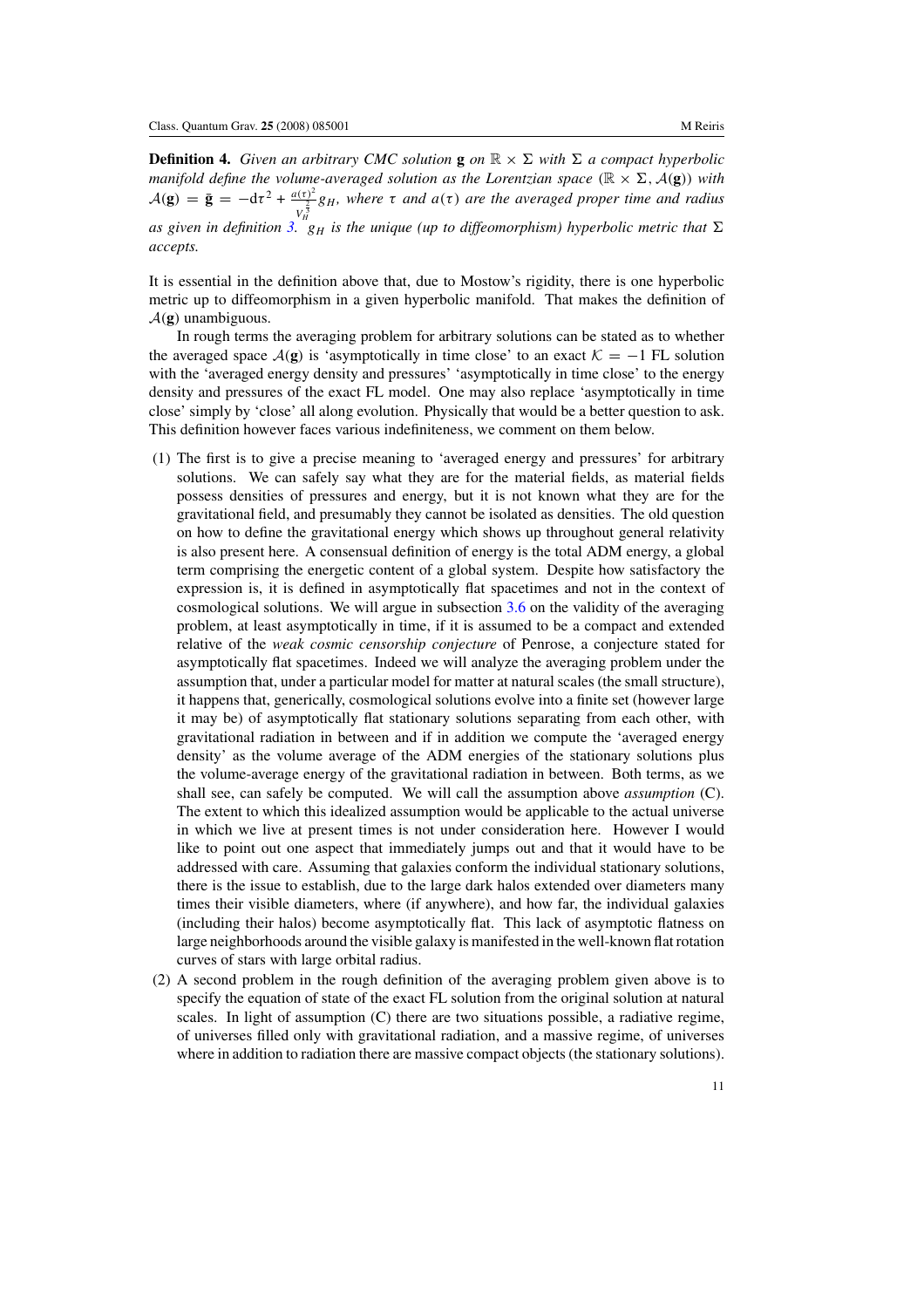<span id="page-12-0"></span>Both regimes, that we will call *radiation* and *mass gap*, respectively, deserve different technical analysis. We will discuss the radiation regime in rigorous detail in section [4.](#page-18-0) The analysis of the mass gap regime is done in subsection [3.5.](#page-15-0) Although rigorously deduced from the assumption (C), it lacks a precise determination on the decay of the radiation term. We will return to this point later.

(3) A third problem is to define in a quantitative manner the notion of 'closeness' between the averaged space and the exact FL solution. Precisely, we have to specify the scale in which the solutions are compared and a law for the asymptotic relation between them.

## *3.2. The Friedman–Lemaˆıtre equations and the Newtonian potential*

A remarkable fact about the averaging formalism is that the second FL equation can be written only in terms of the volume average of the Newtonian potential  $\phi$  and consequently  $a(\tau)$ ,  $\mathcal{H}(\tau)$ and  $z(\tau)$  are determined only from  $\bar{\phi}$ .

**Definition 5.** *Define the Newtonian potential*  $\phi$  *as*  $\phi = \frac{Nk^2}{3} - 1$ *. It satisfies the Poisson equation (Lapse equation)*

$$
\Delta \phi = (4\pi G(\rho + 3p) + |\hat{K}|^2) + (4\pi G(\rho + 3p) + |\hat{K}|^2 + 3H^2)\phi,
$$
 (52)

or making 
$$
e = 4\pi G(\rho + 3p) + |\hat{K}|^2
$$
  
\n
$$
\Delta \phi = e + (e + 3H^2)\phi.
$$
\n(53)

From the maximum principle it is seen that  $-1 \leq \phi \leq 0$ . Observe too that  $\phi$  is an absolute potential, i.e. there is no ambiguity in the level of energy in its definition (as can be deduced from the unicity of solutions in equation  $(52)$ ) and observe also that it is scale invariant. As defined here the Newtonian potential of course coincides with the usual Newtonian potential in the weak-field Newtonian regime (when  $p \approx 0$  and  $K \approx 0$ ). Compare also equation (52) with the usual Poisson equation in Newtonian dynamics

$$
\Delta \phi = 4\pi G \rho. \tag{54}
$$

Equation (52) is fundamental to understand the dynamics of the gravitational field in general and its analysis extracts among other things the time at which Newtonian dynamics appears, i.e. when is it that gravitation gets ruled by classical Newtonian potentials at large scales. A straightforward calculation gives

$$
\frac{a''}{a} = \mathcal{H}^2 \frac{\bar{\phi}}{1 + \bar{\phi}}
$$
\n(55)

or

$$
\frac{\mathcal{H}'}{\mathcal{H}^2} = \frac{-1}{1+\bar{\phi}},\tag{56}
$$

where  $\bar{\phi}$  is the volume average of  $\phi$ . This equation can be used to get an equation for H as a function of red shift  $1 + z = \frac{V^{\frac{1}{3}}}{V(z)^{\frac{1}{3}}}$  (*V* is the present volume and *V*(*z*) is the volume at the corresponding red shift). The relation is

$$
\frac{\mathrm{d}\ln\mathcal{H}}{\mathrm{d}\ln(1+z)} = \frac{1}{1+\bar{\phi}}.\tag{57}
$$

One also obtains

$$
\frac{d \ln(1+z)}{d \tau} = -\mathcal{H}.\tag{58}
$$

Of course an estimation of  $\bar{\phi}$  as a function of  $\tau$ , *z* or H is needed to make use of the equations above.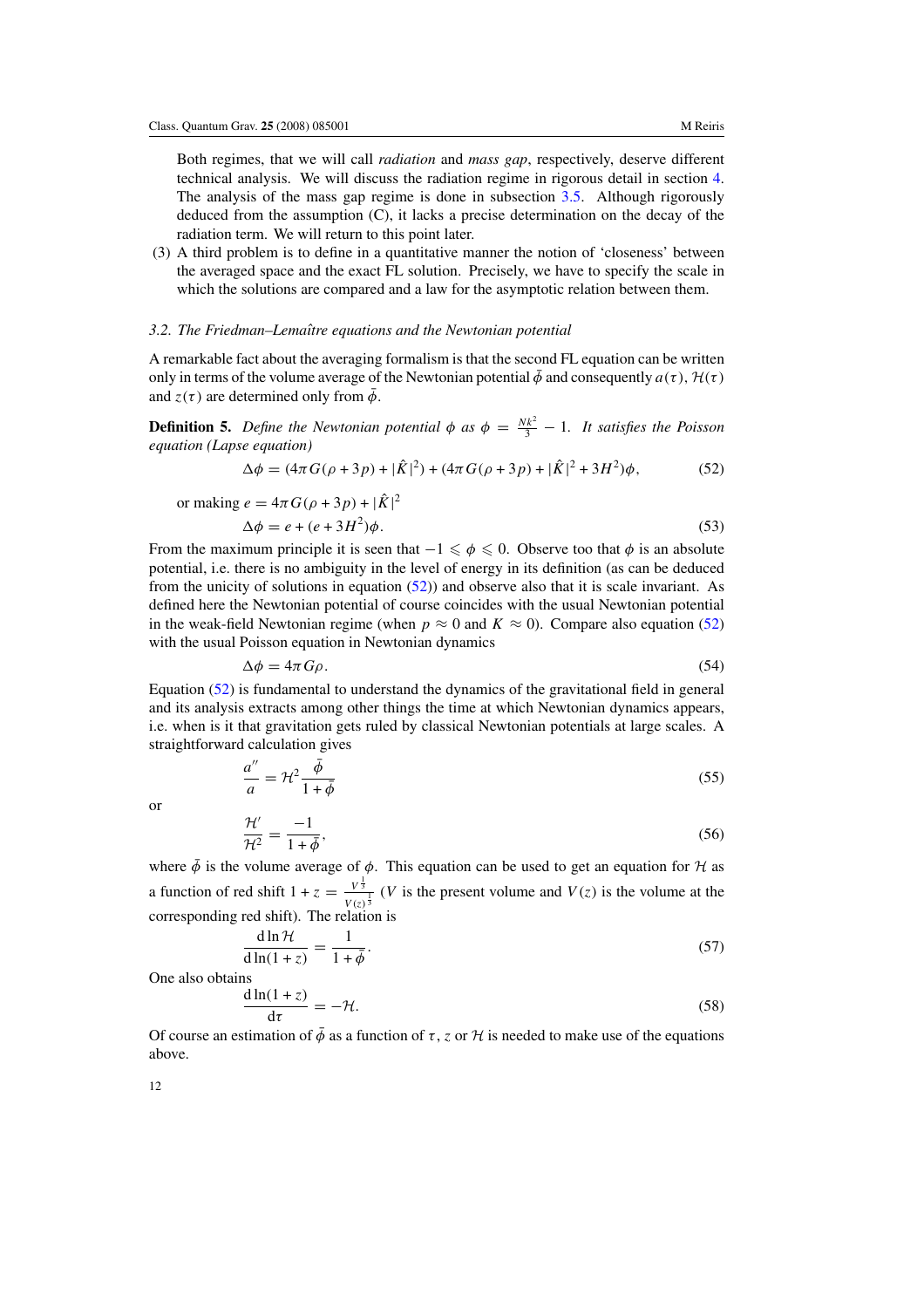## <span id="page-13-0"></span>*3.3. The CMC energy*

We would like to define a formal quantity on CMC states on a compact manifold  $\Sigma$  analogous to the total ADM mass of asymptotically flat spacetimes. Restate the first FL equation [\(49\)](#page-10-0) in the form

$$
1 - \left(\frac{\mathcal{V}_{\text{inf}}}{\mathcal{V}}\right)^{\frac{2}{3}} = \Omega_m,\tag{59}
$$

where we have defined  $V_{\text{inf}}$  as the absolute infimum of the reduced volume  $V = H^3 V(g, K)$ among the set of all CMC states  $(g, K)$ . It is known [\[3,](#page-26-0) [9\]](#page-26-0) that if  $\Sigma$  is hyperbolic  $V_{\text{inf}} = V_H$ .  $\Omega_m$  is defined as usual as  $\Omega_m = \frac{8\pi G\rho}{3H^2}$ . Thus the density of mass  $\rho$  and the Hubble parameter *H* determine the deviation of the reduced volume from its absolute infimum. If  $\frac{8\pi G\rho}{3H^2} \sim 0$  we get in particular the approximation

$$
\mathcal{M} \approx \frac{1}{4\pi G \mathcal{H}} (\mathcal{V} - \mathcal{V}_{\text{inf}}). \tag{60}
$$

This remarkable equation expresses the total mass  $M$  in terms only of  $H$ ,  $G$ , the total volume *V* and the topological invariant  $V_H$ . As we shall see in section [3.5](#page-15-0) it holds too, asymptotically in time, for general models under assumption (C). Inspired on it and equation (60) we define the total CMC energy as

**Definition 6.** *Define the CMC global energy as*

$$
E_{\rm CMC} = \frac{1}{4\pi G \mathcal{H}} (\mathcal{V} - \mathcal{V}_{\rm inf}).
$$
\n(61)

#### *3.4. The ADM limit of the CMC energy: radiation*

Recall that the Hessian of the ADM energy around the flat Minkowski spacetime state  $g = g_E$ and  $K = 0$  ( $g_E$  is the Euclidean metric) is (see for instance [\[8\]](#page-26-0))

$$
8\pi G\delta^{(2)} E_{\text{ADM}} = \frac{1}{4} \int_{\mathbb{R}^3} |\nabla g'_{TT}|^2 \, \mathrm{d}v + \int_{\mathbb{R}^3} |K'_{TT}|^2 \, \mathrm{d}v + 8\pi G \int_{\mathbb{R}^3} \delta^{(2)} \rho \, \mathrm{d}v, \tag{62}
$$

where  $TT$  means transverse-traceless with respect to the flat metric  $g_E$ . The Hessian of the reduced volume V was calculated in [\[9\]](#page-26-0). We include below a calculation of the Hessian of the CMC energy (61) based on their analysis for the sake of completeness and clarity. The Hessian of the CMC energy in the limit when  $k \to 0$  is locally the same as equation (62), the precise expression is

$$
8\pi G\delta^{(2)}E_{\text{CMC}} = \int_{\Sigma} |K'_{TT}|^2 dv_g + \frac{1}{4} \int_{\Sigma} |\nabla g'_{TT}|^2 dv_g - \frac{\mathcal{H}^2}{2} \int_{\Sigma} |g'_{TT}|^2 dv_g + 8\pi G \int_{\Sigma} \delta^{(2)} \rho dv_g, \tag{63}
$$

where the background state is  $(\frac{9}{k^2}g_H, \frac{3}{k}g_H)$ . We thus see the local vanishing of the third term on the right-hand side when  $H \to 0$ . Observe that the kinetic term  $\frac{|\hat{K}|^2}{16\pi G}$  deduced from expression  $(63)$  (there is an extra factor of a half when we read the energy from its Hessian) is consistent with the first and second FL equations in the radiation regime, where the densities of gravitational energy and pressure are unequivocally identified with  $\rho_G = p_G = \frac{|\hat{K}|^2}{16\pi G}$ . Note however that the first term in (63) does not form part of the effective densities of gravitational energy and pressure in equation [\(47\)](#page-10-0) and therefore does not influence the universe's deceleration, instead it is part of the curvature term in the first FL equation.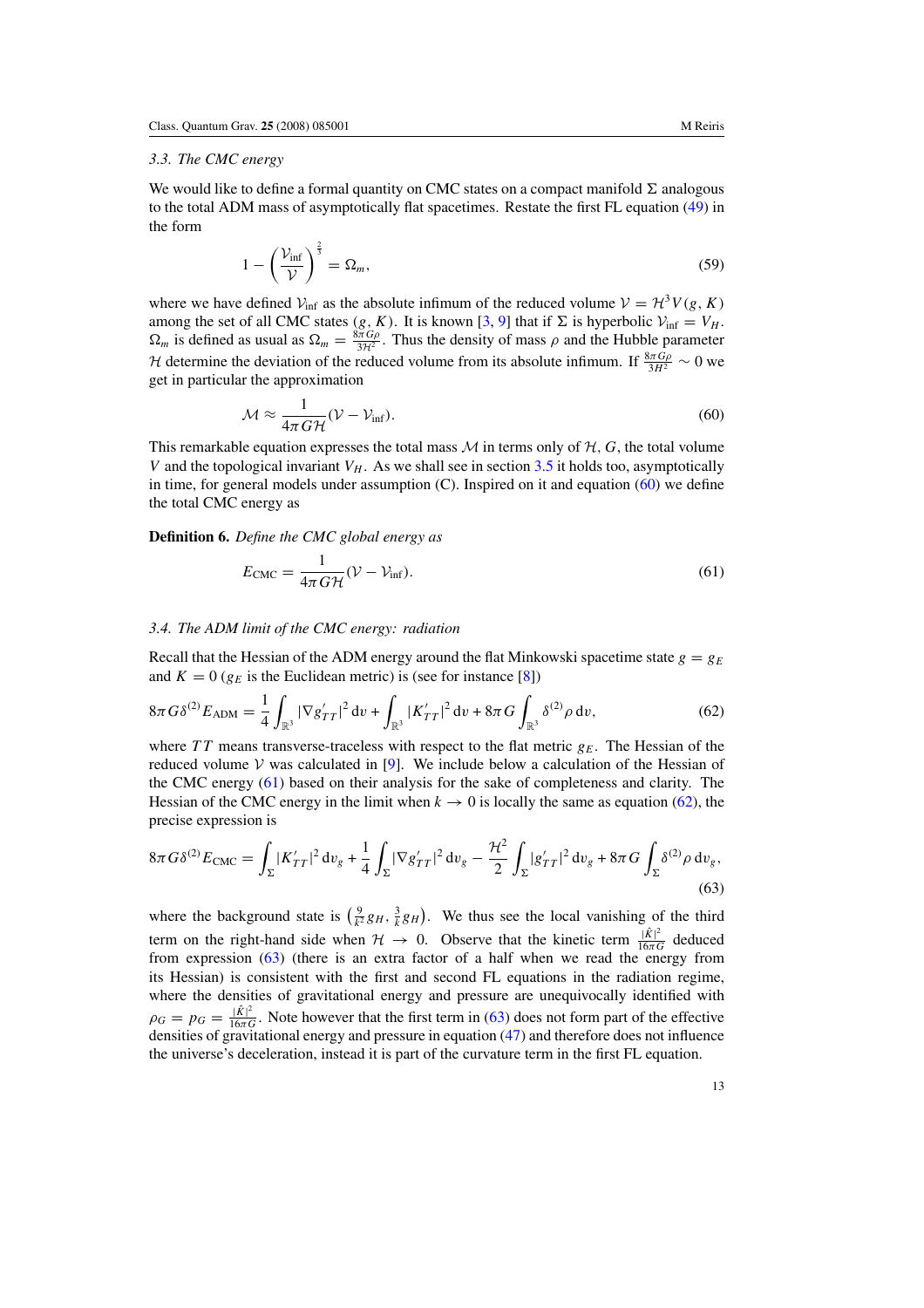<span id="page-14-0"></span>The calculation of the Hessian is as follows. In terms of conformal variables, a state *(g, K)* is written as

$$
g_{ab} = \varphi^4 g_{Y,ab},\tag{64}
$$

$$
K^{ab} = \varphi^{-10} \hat{K}_Y^{ab} + \frac{k}{3} \varphi^{-4} g_Y^{ab}.
$$
 (65)

where  $g_Y$  is a Yamabe metric of constant scalar curvature  $R_Y = -6\frac{k^2}{9}$  and  $\hat{K}_Y$  is a transverse traceless tensor with respect to  $g_Y$ . The conformal factor  $\varphi$  must satisfy the Lichnerowicz equation

$$
\Delta \varphi + \frac{k^2}{12} (\varphi - \varphi^5) + \frac{|\hat{K}_Y|_Y^2}{8} \varphi^{-7} + 2\pi G \rho \varphi^5 = 0.
$$
 (66)

We will take derivatives along a path  $(g, K)(\lambda)$  with  $(g, K)(0) = \left(\frac{9}{k^2} g_H, \frac{3}{k} g_H\right)$ , which in turn can be seen as a path  $(g_Y, K_Y, \varphi)(\lambda)$ . Note that  $\varphi(0) = 1$ . Recalling the derivative of the Laplacian [\[10\]](#page-26-0)

$$
-(\Delta')f = \langle \nabla^2 f, g' \rangle - \langle \nabla f, \delta h \rangle - \frac{1}{2} \langle \nabla f, \text{d} \text{tr}_g g' \rangle, \tag{67}
$$

the first derivative at  $\lambda = 0$  of the Lichnerowicz equation is (we are assuming  $\delta^{(1)} \rho = 0$ )

$$
\Delta \varphi' - \frac{k^2}{3} \varphi' = 0,\tag{68}
$$

which shows that  $\varphi'(0) = 0$  identically. Using that fact we get

$$
V''(0) = \left(\int_{\Sigma} \varphi^6 \, \mathrm{d}v_g\right)'' = 6 \int_{\Sigma} \varphi'' \, \mathrm{d}v_{g(0)} + \int_{\Sigma} \mathrm{d}v''_{g}.
$$
 (69)

Integrating the Lichnerowicz equation and differentiating the integral equation twice gives

$$
\frac{8k^2}{3}\int_{\Sigma}\varphi''\,dv_{g(0)} = 2\int_{\Sigma}|\hat{K}'_Y|^2\,dv_{g(0)} + 16\pi G\int_{\Sigma}\delta^{(2)}\rho\,dv_{g(0)},\tag{70}
$$

from which we get

$$
6\int_{\Sigma} \varphi'' dv_{g(0)} = \frac{9}{2k^2} \int_{\Sigma} |\hat{K}'|^2 dv_{g(0)} + \frac{9}{2k^2} 8\pi G \int_{\Sigma} \delta^{(2)} \rho dv_{g(0)}.
$$
 (71)

Now let us compute the second term in equation (69). First we note that

$$
dv''_{g_Y} = \left(\frac{tr_{g_Y}g''_Y}{2} - \frac{|g'_Y|^2}{2} + \left(\frac{tr_g g'}{2}\right)^2\right) dv_{g_Y}.
$$
 (72)

To compute  $tr_{g_y}g_y''$  we will use the variation formula for the scalar curvature. As the metrics *g<sub>Y</sub>* are Yamabe of scalar curvature  $-6\frac{k^2}{9}$  the derivative in  $\lambda$  of  $R_Y$  is zero pointwise, precisely [\[10](#page-26-0)]

$$
R' = -\Delta(\text{tr}_{g_Y}g'_Y) + \delta \delta g'_Y - \langle \text{Ric}, g' \rangle = 0. \tag{73}
$$

Integrating we get

$$
\int_{\Sigma} \langle \text{Ric}, g'_{Y} \rangle dv_{g_{Y}} = 0, \tag{74}
$$

for all  $λ$ . Differentiating again at  $λ = 0$  we get

$$
\int_{\Sigma} \left( \langle \text{Ric}', g'_{Y} \rangle + \langle \text{Ric}, g''_{Y} \rangle + (\text{Ric}_{ab}) \big( g'_{Y,cd} \big) \big( g^{ac}_{Y} \big)' \big( g^{bd}_{Y} \big) + (\text{Ric}_{ab}) \big( g'_{Y,cd} \big) \big( g^{ac}_{Y} \big)' \big( g^{bd}_{Y} \big)' \right) dv_{g(0)}.
$$
\n(75)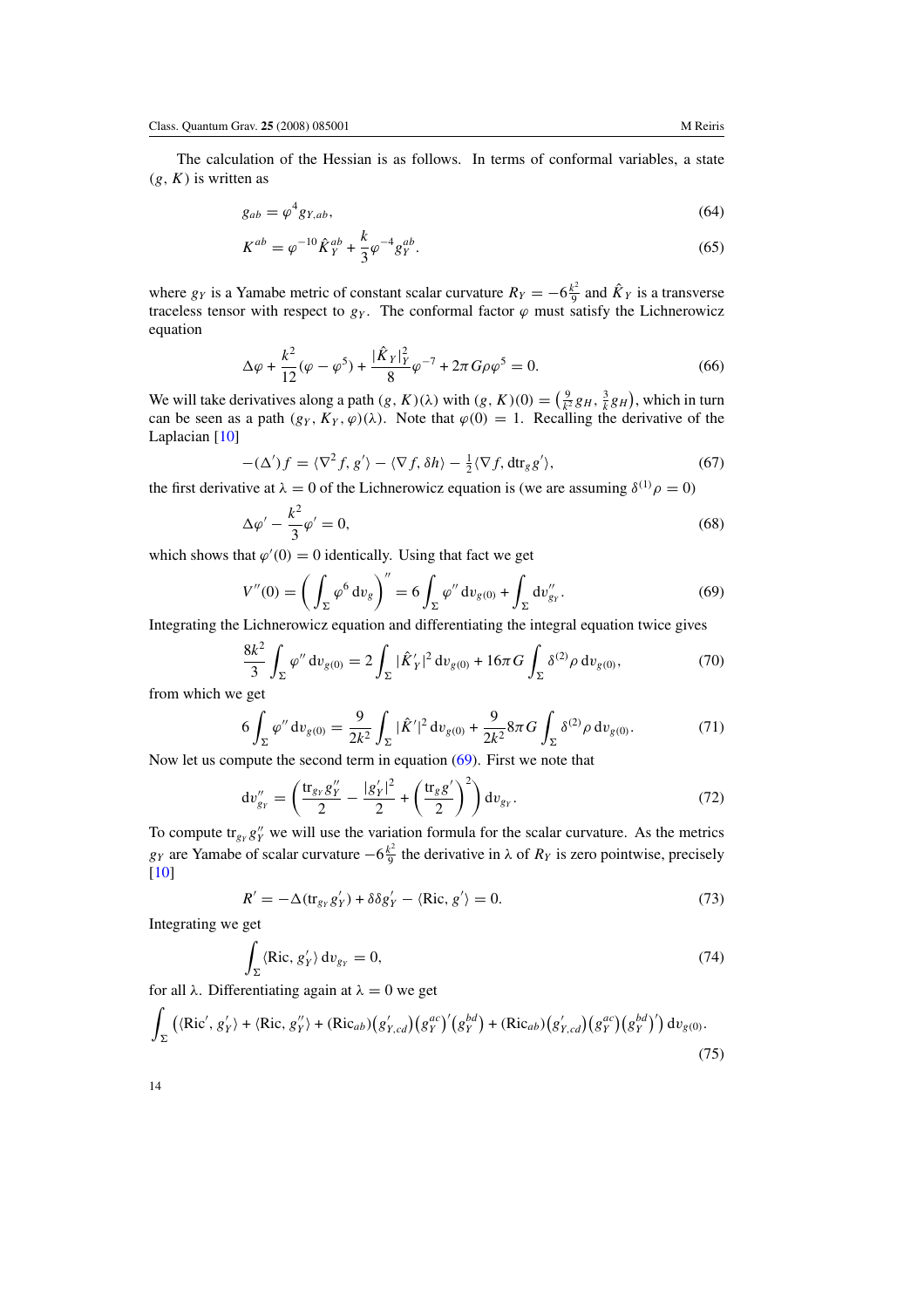<span id="page-15-0"></span>The Ricci curvature at  $\lambda = 0$  is Ric =  $\frac{-2k^2}{9} g_H$ . Also the functional derivative of Ricci is

$$
\operatorname{Ric}' = \frac{1}{2} \Delta_L g' - \delta^* (\delta g') - \frac{1}{2} \nabla \nabla (\operatorname{tr}_g g'). \tag{76}
$$

Observe that from equation [\(73\)](#page-14-0) we have  $tr_{g(0)}g'(0) = 0$ .  $\Delta_L$  is the Lichnerowicz Laplacian and has the expression [\[10](#page-26-0)]

$$
\Delta_L T_{ab} = \nabla^* \nabla T_{ab} + (\text{Ric}_{ac} T^c{}_b + \text{Ric}_{bc} T^c{}_a) - (\text{Rm}_{acbd} T^{cd} + \text{Rm}_{bcad} T^{dc}).\tag{77}
$$

Using both facts and also that  $g'$  is taken to be transverse we get from equation [\(75\)](#page-14-0) that

$$
\int_{\Sigma} \text{tr}_{g_Y} g_Y'' \, \text{d}v_{g(0)} = 2 \int_{\Sigma} |g_Y'|^2 \, \text{d}v_{g(0)} + \frac{9}{4k^2} \int_{\Sigma} \langle g_y', \Delta_L g_Y' \rangle \, \text{d}v_{g(0)}.
$$
 (78)

To compute the Lichnerowicz Laplacian we remember that the sectional curvature of  $g(0)$  is  $-\frac{k^2}{9}$ , therefore

$$
\Delta_L g'_Y = \nabla^* \nabla g'_Y - \frac{6k^2}{9} g'_Y,\tag{79}
$$

at  $\lambda = 0$ . Using the previous equation in equation (78), we get the result of equation [\(63\)](#page-13-0) after putting together equations  $(72)$ ,  $(70)$ ,  $(69)$ .

# *3.5. The long-time ADM limit of the CMC energy: radiation and mass gap*

In this subsection, we will introduce assumption (C) and show how, under that assumption, the CMC energy converges asymptotically in time to the sum of the ADM masses of the emerging stationary solutions plus a radiative term of the radiation in between. The analysis will lead us to argue in subsection [3.6](#page-17-0) on the validity of the averaging problem in cosmology under assumption (C) and asymptotically in time. First we recall the definition of asymptotically flat stationary solution.

**Definition 7** ([11], p 16). *A maximal*  $(k = 0)$  *initial data set*  $(g, K, N, X)$  *is a stationary asymptotically flat data iff*

- $P(T)$  *(a)*  $g_{00} = -(1 \frac{2M}{r}) + O(r^{-2}),$  $(b)$  *g<sub>ij</sub>* =  $(1 + O(r^{-1}))δ_{ij} + O(r^{-2})$ *,*  $(c)$   $g_{0i} = -\epsilon_{ijk} \frac{4S^j}{r^3} x^k + O(r^{-3}).$
- *(2) It satisfies the stationary vacuum Einstein equations*  $\dot{g} = \dot{K} = 0$ .

Now we state the definition of assumption (C). A schematic representation of a spacetime (at a given time) satisfying assumption  $(C)$  is given in figure [1.](#page-16-0)

## **Definition 8.** *A long-time CMC solution satisfies the assumption (C) iff:*

- *(1) (Emergence of isolated stationary solutions) after a sufficiently large time there is a finite set of pairs of two-spheres (inner and outer) with constant mean curvatures* 2*/L*<sup>0</sup> *and*  $2/L(t)$  *respectively, varying continuously in time*  $(t = 1/H)$  *such that, inside the annulus in between, the unscaled flow*  $(g, K, N, X)$  *decays in the*  $C<sup>1</sup>$  *norm into a stationary solution*  $(g_0, K_0, N_0, X_0)$ *. At the outer spheres,*  $|\nabla \phi - \nabla \phi_0| \leq \frac{C}{L(t)^2 t^{1+\epsilon}}$ *.*
- *(2) (The inside of the inner spheres) after a sufficiently long time the volume of the inside of the inner spheres grows no faster than*  $t^{1-\epsilon}$ .
- *(3) (Emergence of the radiative region) after a sufficiently long time the cosmologically normalized flow* ( $\tilde{g}$ ,  $\tilde{K}$ ,  $\tilde{N}$ ,  $\tilde{X}$ ), decays uniformly in  $C<sup>1</sup>$ , over the exterior region to the *outer spheres into the flat cone state*  $(g_H, -g_H, 1/3, 0)$ *.*
- *(4) (Boundedness of the CMC energy)*  $\frac{dE}{dt} \leq \frac{C}{t^{2+\epsilon}} \to 0$ .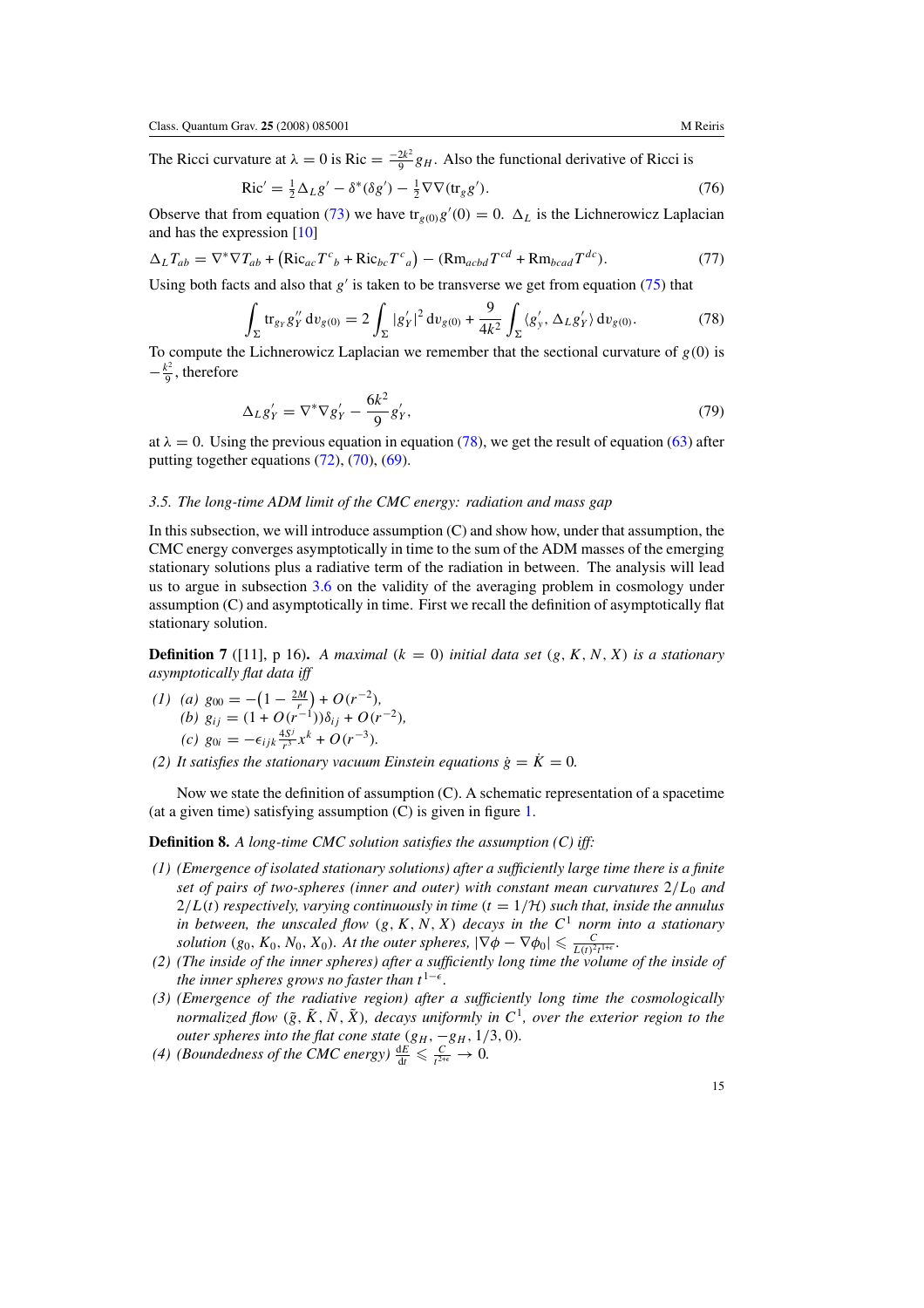

<span id="page-16-0"></span>

**Figure 1.** A schematic representation of the cosmological scale of a universe satisfying assumption (C) after a sufficiently long time. The emerging stationary solutions are represented with a galactic symbol enclosed in a dashed circle representing the outer spheres. The tails coming out from the inside of the emerging stationary solutions represent the large tubes developing inside possible black holes.

Some remarks are in order. The interior radius  $L_0$  is fixed. The exterior radius  $L(t)$  grows monotonically but less than *t*:  $\lim_{t\to\infty} \frac{L(t)}{t} = 0$ , in such a way that at cosmological scales the outer spheres get smaller and smaller in size. Similarly, the rate at which the solution over the annulus decays into the stationary solution and the rate at which the solution on the exterior region decays into the flat cone solution are left unspecified here. Item four is a global condition that complements the absence of explicit decaying rates in assumption (C). In the CMC flow, the interior regions of black holes are expected to evolve as tubes of increasingly large size, and therefore increasing volume. Item two gives a bound on its growth in the case they form. We want to stress that all these conditions are tentative and are not intended to be conjectural. Neither do we conjecture a sort of assumption (C) to hold generically. The introduction of assumption (C), we believe, provides a starting point in the study of the averaging problem directly from the small structure of exact solutions. All these problems are, however, difficult problems in the field. Section  $4$  is an attempt to clarify these issues in pure radiative solutions.

Now let us see how the CMC energy behaves under assumption (C). The second FL equation in terms of the CMC energy is

$$
\frac{\mathrm{d}E_{\rm CMC}}{\mathrm{d}\sigma} = -\int_{\Sigma} \left( (\rho + 3p) + \frac{|\hat{K}|^2}{4\pi G} \right) (1 + \phi) \, \mathrm{d}v_g + E_{\rm CMC} = 3\mathcal{H}^2 \int_{\Sigma} \phi \, \mathrm{d}v_g + E_{\rm CMC},\tag{80}
$$

where  $\sigma = -\ln -k$  is the logarithmic time. From item 4 and equation (80) the CMC energy converges to the term  $-3\mathcal{H}^2 \int_{\Sigma} \phi \, dv_g$  with a difference bounded by  $C/t^{1+\epsilon}$ . Now let us separate the region of integration into the inside of the outer spheres and its outside. Using the Poisson equation  $(52)$  we get

$$
E_{\text{CMC}} = \int_{S_{\text{out}}} \langle \nabla \phi, n_{\text{out}} \rangle \, \mathrm{d}A + 3\mathcal{H}^2 \int_{\Omega_{\text{int}}} \phi \, \mathrm{d}v_g
$$
  
+ 
$$
\int_{\Omega_{\text{ext}}} \left( (\rho + 3p) + \frac{|\hat{K}|^2}{4\pi G} \right) (1 + \phi) \, \mathrm{d}v_g + O(t^{-(1+\epsilon)}), \tag{81}
$$

where  $\Omega_{\text{int}}$  is the interior of the outer spheres and  $\Omega_{\text{ext}}$  its exterior. Due to item 2 in assumption (C), the second term on the right-hand side of equation (81) is an *O(t*<sup>−</sup>*(*1+*))*. The boundary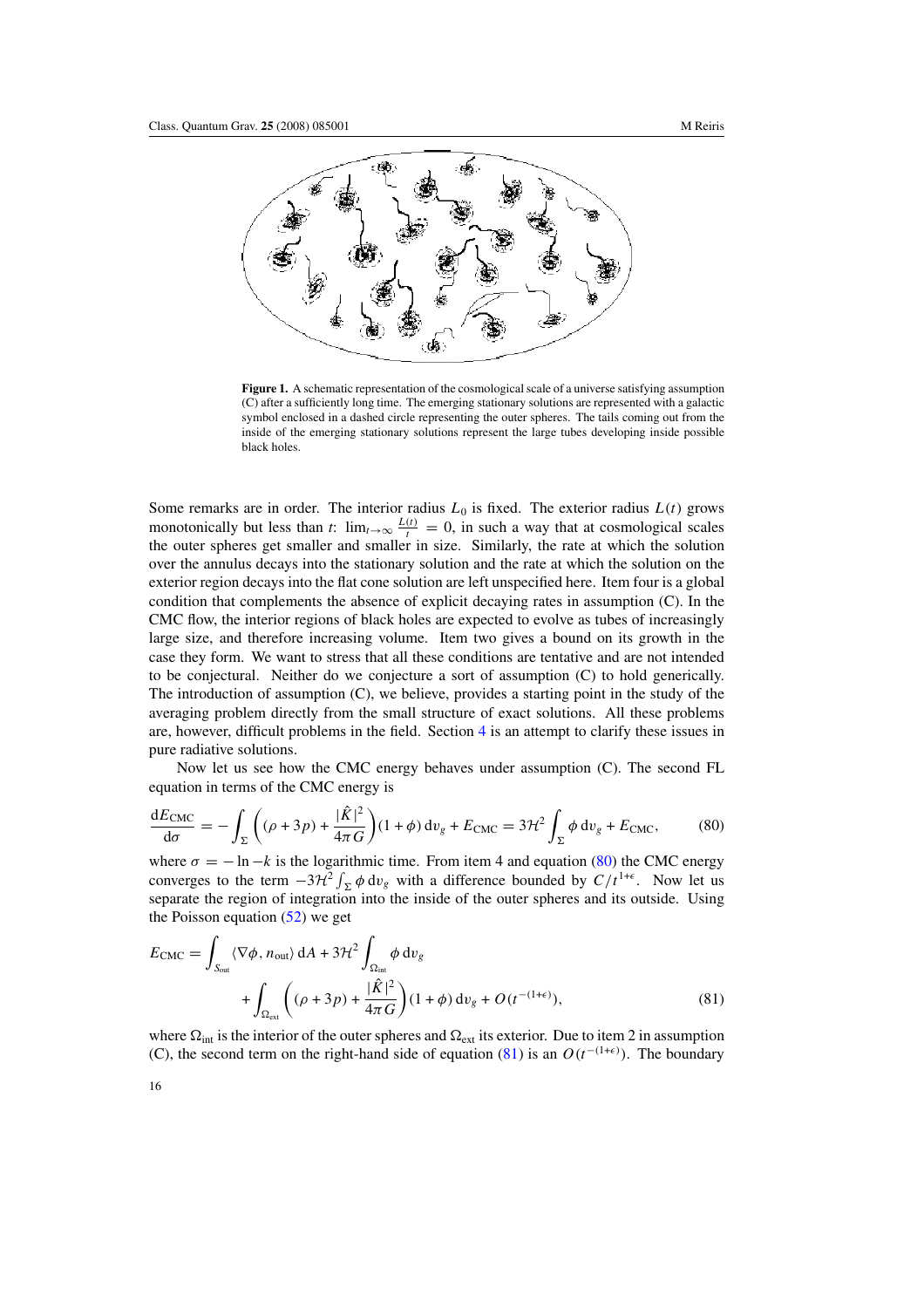<span id="page-17-0"></span>term approaches with an error  $O(t^{-(1+\epsilon)})$  to the sum of the ADM masses of the emerging stationary solutions. We can identify the third term on the right-hand side of equation [\(81\)](#page-16-0) is the radiative term because by item 3  $\phi \rightarrow 0$  pointwise on  $\Omega_{\text{ext}}$  and the radiation terms from matter and gravitation decouple. Thus we get

$$
E_{\text{CMC}} \approx \mathcal{M} + \mathcal{R},\tag{82}
$$

the total ADM mass plus the radiation energy. This is the same equation as  $(60)$  with the additional radiative term. A remark has to be said about the radiative term. In an asymptotically flat context the ADM energy is a conserved quantity, therefore the radiative contribution to energy measured as the difference between the asymptotically Bondi energy and the ADM energy would be a definite nonzero amount. In other words there is a definite amount of radiative energy that forms part of the ADM energy. In our context, that amount would form part of the radiative term  $R$ . Further work is needed to show that, indeed there may exist a non-vanishing residual radiative energy in the  $R$  term.

We will use the total CMC energy in section [4](#page-18-0) to give a rigorous estimation of the gravitational energy in the long time for radiative solutions.

#### *3.6. The averaging problem in cosmology*

We will discuss here the implications of assumption (C) for the averaging problem in cosmology. Noting that  $\mathcal{N} = \frac{\bar{1}+\phi}{1+\bar{\phi}}$  we rewrite the second FL equation in the form

$$
\frac{a''}{a} = \frac{-\int_{\Sigma} (4\pi G(\rho + 3p) + |\hat{K}|^2)(1+\phi) dv_g}{3(1+\bar{\phi})V} = \mathcal{H}^2 \frac{\bar{\phi}}{1+\bar{\phi}},
$$
(83)

with

$$
\bar{\phi} = \frac{-\int_{\Sigma} (4\pi G(\rho + 3p) + |\hat{K}|^2)(1 + \phi) dv_g}{3\mathcal{H}^2 V}.
$$
\n(84)

The integrand is the same as in equation [\(80\)](#page-16-0); therefore, we can decompose the integration as we did in equation [\(81\)](#page-16-0). Note that if in equation [\(80\)](#page-16-0) we write  $3\mathcal{H}^2 \int_{\Sigma} \phi \, dv_g = -3t \mathcal{V} \bar{\phi}$ , we get because of item 4 in assumption (C) and the fact that the reduced volume is monotonically decreasing and bounded below by *V<sub>H</sub>* that  $\bar{\phi} = \frac{E_{\text{CMC}}}{-3t\mathcal{V}} + O(t^{-(2+\epsilon)}) = O(1/t)$ . This gives the estimation that the factor  $1 + \bar{\phi}$  in the denominator of equation (83) behaves as  $1 + O(t^{-1})$ . All together this gives

$$
\frac{1}{a}\frac{d^2a}{d\tau^2} = -\frac{4\pi G(\bar{\mathcal{M}}_{\text{ADM}} + \bar{\mathcal{R}})}{3 - 4\pi G \mathcal{H}^{-2}(\bar{\mathcal{M}}_{\text{ADM}} + \bar{\mathcal{R}})} + O(t^{-(4+\epsilon)}) = -\frac{4\pi G(\bar{\mathcal{M}}_{\text{ADM}} + \bar{\mathcal{R}})}{3} + O(t^{-(3+\epsilon)}),\tag{85}
$$

where  $\bar{M}_{ADM}$  is the volume average of the sum of the ADM masses of the emerging stationary solutions, and  $\overline{R} = \overline{\rho}_{rad} + 3\overline{p}_{rad} + \overline{\rho}_{G} + 3\overline{p}_{G}$  where  $\overline{\rho}_{rad}$ ,  $\overline{p}_{rad}$  and  $\overline{\rho}_{G}$ ,  $\overline{p}_{G}$  are the volume average of the energy and pressure densities of material and gravitational radiation, respectively. Equation (85) is a differential equation in *τ*, however the estimate on its righthand side is in terms of  $t = 1/\mathcal{H}$ . We thus complement this equation with a differential equation for  $\tau$  as a function of *t*. From the defining equation of  $\tau$  we get the equation

$$
\frac{\mathrm{d}\tau}{\mathrm{d}t} = 1 + \bar{\phi} = 1 - \frac{4\pi G}{3} t^2 (\bar{\mathcal{M}}_{\mathrm{ADM}} + \bar{\mathcal{R}}). \tag{86}
$$

Equations (85) and (86) are the main equations for the averaging problem under assumption (C) and asymptotically in time. We remark that still the Einstein equations have to be used in full, to provide an estimation of the radiative term  $\bar{\mathcal{R}}$ . The following section intends to provide these estimates in the case  $M_{ADM} = 0$ , i.e. a purely radiative solution.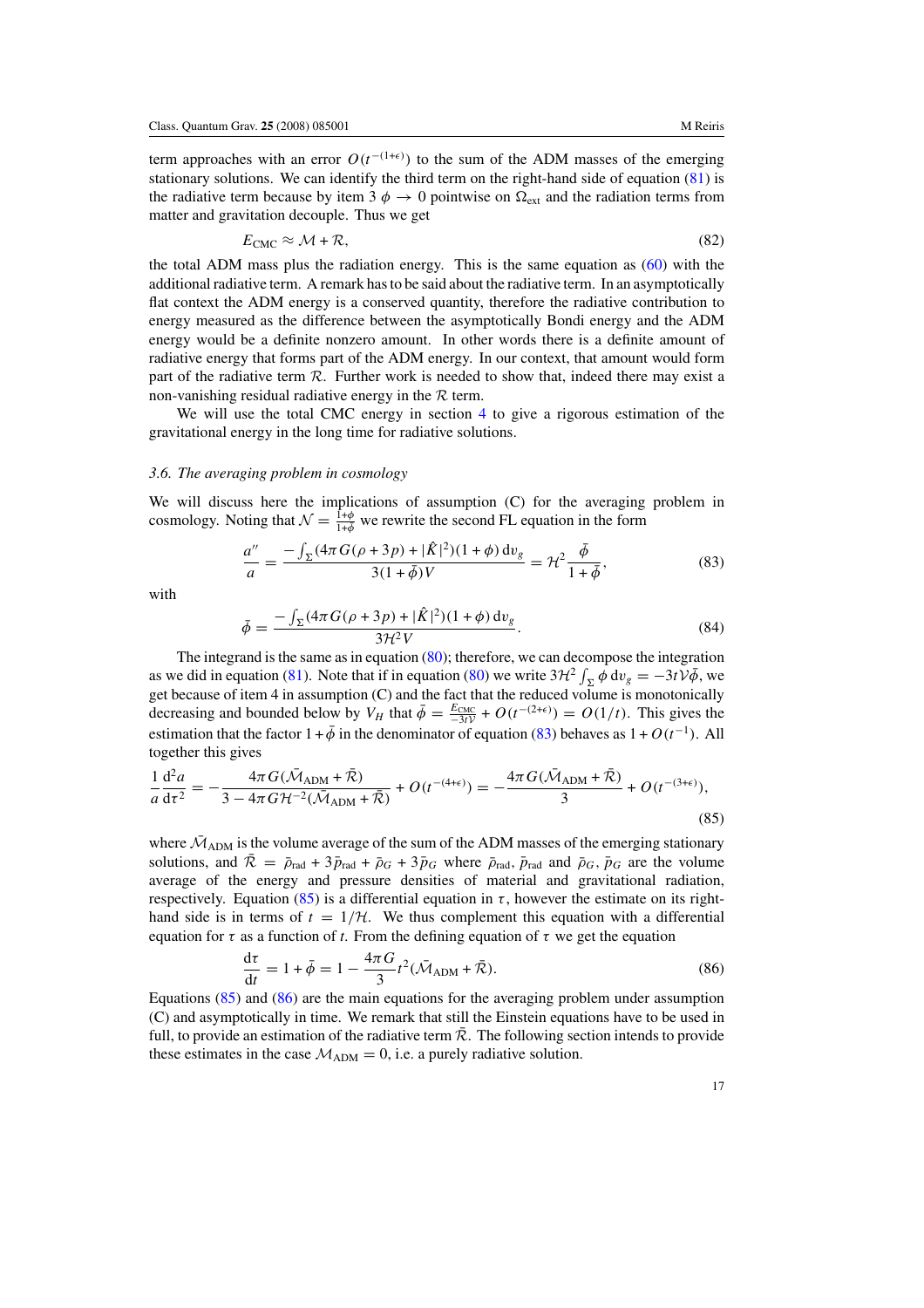# <span id="page-18-0"></span>**4. Long-time smoothing and estimates on the gravitational energy: radiation**

We will use the notation  $H^s$  for the Sobolev space with *s* derivatives and  $H^s_{g_H}$  for the Sobolev space where the norms and covariant derivatives are calculated via  $g_H$  (see [\[3\]](#page-26-0)). We will prove here theorem [1.](#page-4-0) The proof is a natural extension of the analysis in [\[6](#page-26-0)].

**Theorem 2** (Expansive smoothing and energy estimates). Let  $\Sigma$  be a compact and rigid *hyperbolic manifold. There is an*  $\epsilon > 0$  *such that the Einstein CMC flow of a cosmologically scaled initial state (i.e. with*  $H = 1$ )  $(g, K)$  *with*  $V - V_{\text{inf}} \leq \epsilon$  *and*  $\tilde{E}_1 \leq \epsilon$  *has the following long-time properties (take t =*  $\frac{1}{\mathcal{H}}$ *):* 

- *(1)* The limit  $lim_{t\to\infty} t^3 Q_0$  is finite and greater than zero.
- *(2) There are*  $n_i \geq 0$  *such that*  $\lim_{t\to\infty} \frac{t^{2i+3}}{(\ln t)^{n_i}} Q_i \leq \infty$  for  $i \geq 1$ .
- *(3) For given*  $\gamma > 0$ ,  $\int_t^{\infty}$ *t*  $\frac{\int_{\Sigma} |\hat{K}|^2 dv_g}{u} du \geq C t^{-(2+\gamma)}$ .
- *(4)*  $|\hat{K}|^2$  ≤  $Ct^{-4}$  *pointwise (not volume averaged).*

*In particular the cosmologically scaled flow of a H<sup>i</sup>* × *H<sup>i</sup>*−<sup>1</sup> *state (for any i* - 1*) as in the hypothesis above converges in*  $H^i \times H^{i-1}$  *to the canonical flat cone state*  $(g, K) = (g_H, -g_H)$ *.* 

**Proof of theorem 1.** We start by recalling a result from [\[6](#page-26-0)] that will be useful to prove items 1 and 2 in theorem [1.](#page-4-0)

**Lemma 1.** Let  $\Sigma$  be a compact and rigid hyperbolic manifold. There are C and  $\epsilon_0$  such that *if a cosmologically normalized CMC state*  $(g, K)$ *, where g is harmonic with respect to*  $g_H$ *, is*  $\epsilon$ -close to  $(g_H, -g_H)$  *in the*  $H_{g_H}^3 \times H_{g_H}^2$  topology, with  $\epsilon \leq \epsilon_0$  then there is a constant C *(dependent on*  $\epsilon_0$ *) such that* 

$$
C^{-1}\tilde{\mathcal{E}}_1 \leq (||g - g_H||_{H_{g_H}^3}^2 + ||K + g_H||_{H_{g_H}^2}^2) \leqslant C\tilde{\mathcal{E}}_1.
$$
\n(87)

*We get therefore the elliptic estimate for the Newtonian potential*  $\phi = \hat{N} = \frac{k^2 N}{3} - 1$  *from the lapse equation*

$$
\|\hat{N}\|_{H_{g_H}^2} \leqslant C \|\hat{K}\|_{H_{g_H}^2} \|\hat{K}\|_{L_{g_H}^2} \leqslant C\tilde{\mathcal{E}}_1
$$
\n(88)

*and*

$$
\|\hat{N}\|_{H^3_{g_H}} \leqslant C \|\hat{K}\|_{H^2_{g_H}} \|\hat{K}\|_{H^1_{g_H}} \leqslant C\tilde{\mathcal{E}}_1. \tag{89}
$$

To extract conclusions on the decay of the Sobolev norms of the cosmologically normalized states we will make use of the fact proved in [\[3\]](#page-26-0) that under the conditions of the last lemma,  $\epsilon_0$  and  $\tilde{E}_{i-1}$  controls the difference of the states in  $H_{g_H}^i \times H_{g_H}^{i-1}$  with respect to the background state  $(g_H, -g_H)$  states at zero, i.e. the derivatives tend to zero in  $L_{g_H}^2$  as  $\epsilon_0$  and  $\tilde{\mathcal{E}}_i$  tend to zero. *Item 1*. The Gauss equation gives the following inequality for the evolution of the first-order cosmologically normalized Bel–Robinson energy [\[6\]](#page-26-0):

$$
\frac{\mathrm{d}\tilde{\mathcal{E}}_1}{\mathrm{d}\sigma} \leqslant -2\tilde{\mathcal{E}}_1 + C\tilde{\mathcal{E}}_1^{\frac{3}{2}},\tag{90}
$$

with *c* as a constant greater than zero. It follows therefore that  $\tilde{E}_1$  decays faster than the solution  $x(\sigma)$  to the following ordinary differential equation and same initial condition:

$$
x' = -2x + cx^{\frac{3}{2}}.
$$
\n(91)

This is a Bernoulli type of equation that can be solved by making the change of variables  $v = x^{-\frac{1}{2}}$  which gives the differential equation

$$
v' = v - \frac{c}{2},\tag{92}
$$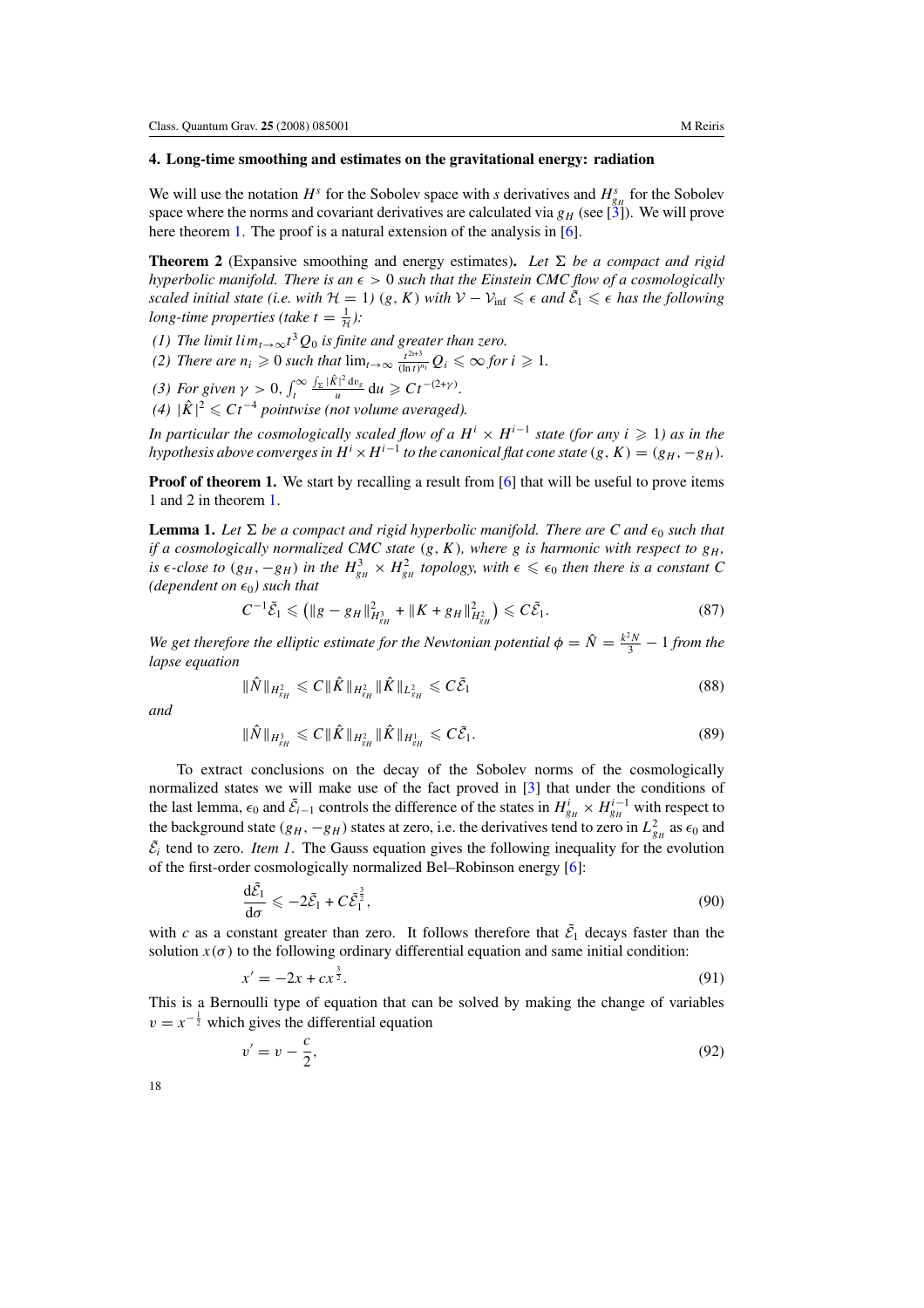having the solution  $v = \frac{1}{2} + Ae^{\sigma}$ . This implies that

$$
x = \frac{x(\sigma_0) e^{-2(\sigma - \sigma_0)}}{\left(\frac{c}{2} (e^{-(\sigma - \sigma_0)} - 1) x (\sigma_0)^{\frac{1}{2}} + 1\right)^2},\tag{93}
$$

which results in the following decay of  $\tilde{\mathcal{E}}_1$ 

$$
\tilde{\mathcal{E}}_1 \leq \frac{\tilde{\mathcal{E}}_1(\sigma_0) e^{-2(\sigma - \sigma_0)}}{\left(\frac{c}{2} (e^{-(\sigma - \sigma_0)} - 1) \tilde{\mathcal{E}}_1(\sigma_0)^{\frac{1}{2}} + 1\right)^2}.
$$
\n(94)

Observe that if  $\sigma_0$  is big enough then we get the bound

$$
\tilde{\mathcal{E}}_1 \leqslant \frac{\tilde{\mathcal{E}}_1(\sigma_0) e^{-2(\sigma - \sigma_0)}}{4}.
$$
\n(95)

Now we prove item 1 in theorem [1.](#page-4-0) From the Gauss equation and lemma [1](#page-18-0) and the above estimate for  $\tilde{\mathcal{E}}_1$  we get an evolution equation for  $\tilde{\mathcal{Q}}_0$  of the form

$$
\frac{\mathrm{d}\tilde{Q}_0}{\mathrm{d}\sigma} = -2\tilde{Q}_0 + h(\sigma),\tag{96}
$$

where  $h(\sigma)$  is a function which is bounded in absolute value by

$$
|h(\sigma)| \leqslant C \tilde{\mathcal{E}}_1^{\frac{3}{2}}(\sigma_0) e^{-3(\sigma - \sigma_0)}.
$$
\n
$$
(97)
$$

Therefore we get the following expression for  $\tilde{Q}_0$ :

$$
\tilde{Q}_0 = e^{-2(\sigma - \sigma_0)} \left( \tilde{Q}_0(\sigma_0) + e^{-2\sigma_0} \int_{\sigma_0}^{\sigma} h(u) e^{2u} du \right),
$$
\n(98)

Clearly the integral in *h* has a limit when  $\sigma \to \infty$ . If the term in parentheses on the right-hand side has a limit different than zero then we are done, as then

$$
\lim_{\sigma \to \infty} \frac{\tilde{Q}_0}{e^{-2\sigma}} > 0. \tag{99}
$$

Let us see that the limit cannot be zero. If that happens then we have for all  $\sigma$ 

$$
\tilde{Q}_0(\sigma) = -e^{-2\sigma} \int_{\sigma}^{\infty} h(u) e^{2u} du.
$$
\n(100)

The integral is negative for all  $\sigma$  ( $\tilde{Q}_0$  is positive) and goes to zero as  $\sigma \to \infty$ . Then there is a diverging sequence  $\{\sigma_i\}$  such that for all  $\sigma \geq \sigma_i$  we have

$$
-\int_{\sigma}^{\infty} h(u) e^{2u} du \leqslant -\int_{\sigma_i}^{\infty} h(u) e^{2u} du \qquad (101)
$$

making then

$$
\tilde{Q}_0(\sigma) \leqslant \tilde{Q}_0(\sigma_i) e^{-2(\sigma - \sigma_i)},\tag{102}
$$

for all  $\sigma \geq \sigma_i$ . Using again the Gauss equation, lemma [1](#page-18-0) and the estimate above we get an evolution equation for  $\tilde{Q}_0(\sigma)$  of the same form as in equation (96) with *h* instead bounded in absolute value by  $C\tilde{\mathcal{E}}_1(\sigma_i)^{\frac{1}{2}}\tilde{Q}_0(\sigma_i) e^{-3(\sigma-\sigma_i)}$ . It thus gives an expression for  $\tilde{Q}_0$  of the form

$$
\tilde{Q}_0(\sigma) = \tilde{Q}_0(\sigma_i) e^{-2(\sigma - \sigma_i)} \left( 1 + e^{-2\sigma_i} \int_{\sigma_i}^{\sigma} \frac{h(u) e^{2u}}{\tilde{Q}_0(\sigma_i)} du \right).
$$
\n(103)

To see that  $\lim_{\sigma\to\infty} \tilde{Q}_0 e^{2\sigma} > 0$  we note the following bound for the integral term in the equation (103):

$$
\left| e^{-2\sigma_i} \int_{\sigma_i}^{\infty} \frac{h(u) e^{2u}}{\tilde{Q}_0(\sigma_i)} du \right| \leqslant C \tilde{\mathcal{E}}_1(\sigma_i)^{\frac{1}{2}}, \tag{104}
$$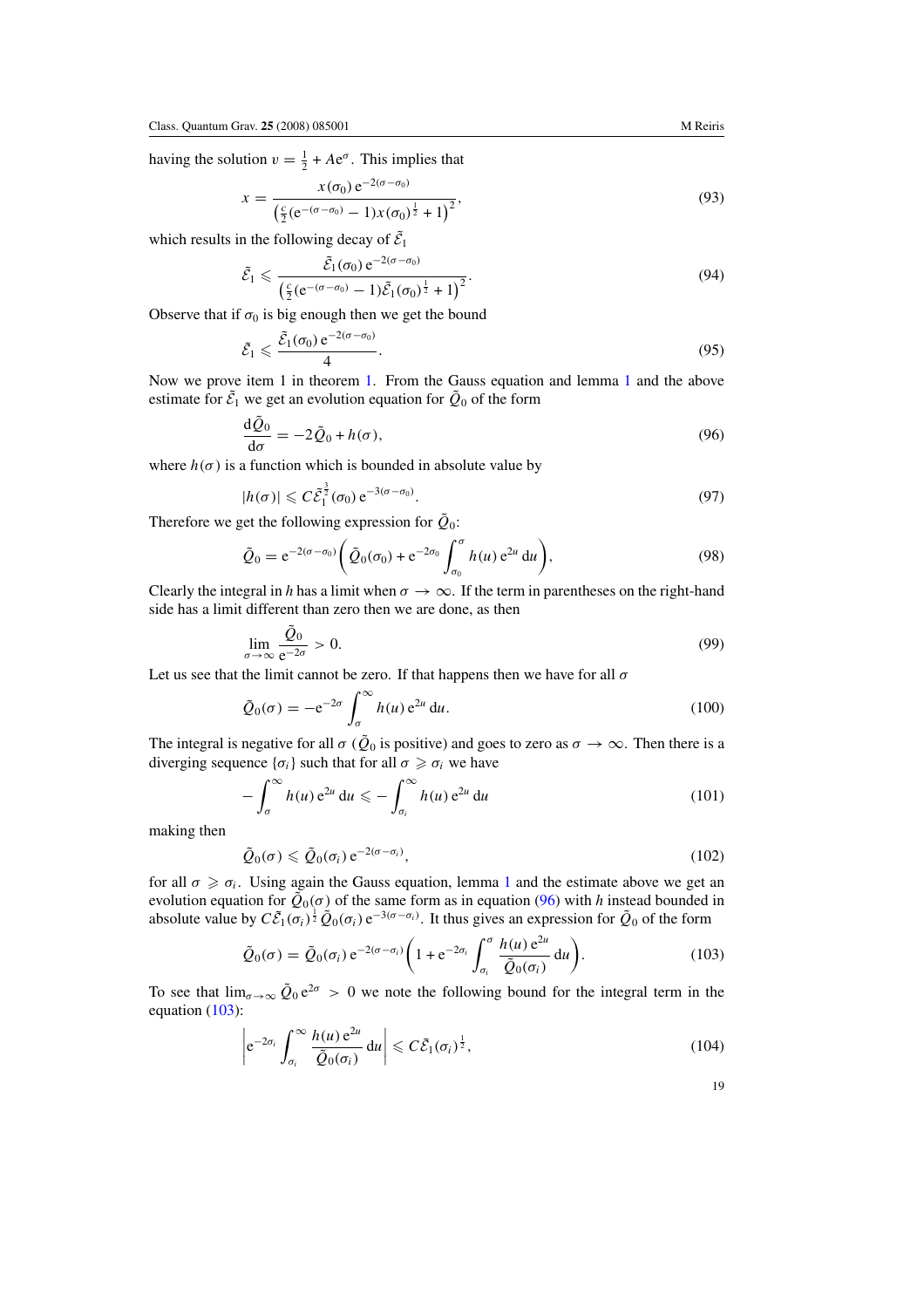<span id="page-20-0"></span>which tends to zero as  $\sigma_i \to \infty$ . This is a contradiction, thus the limit must be positive. *Item 2.* Now we prove item 2. By induction we will be able to get an equation for  $\tilde{\mathcal{E}}_i(\sigma)$  of the form

$$
\tilde{Q}'_i = -(2 + h'(\sigma))\tilde{Q}_i + h(\sigma)\tilde{Q}_i^{\frac{1}{2}},\tag{105}
$$

where  $h'(\sigma)$  and  $h(\sigma)$  are functions bounded in absolute value by  $C'\sigma^{n'}e^{-\sigma}$  and  $C\sigma^{n}e^{-\sigma}$  for some *C*', *C* and *n'*, *n* constants. It follows after making the change of variable  $v = \tilde{Q}_i^{\frac{1}{2}}$  that  $\tilde{Q}_i$  can be bounded by an expression of the form

$$
\tilde{Q}_i \leqslant C\sigma^{2(n+1)}\,\mathrm{e}^{-2\sigma},\tag{106}
$$

for some constant *C*.

**Lemma 2.** *Suppose that a solution to the CMC flow (g, K) has*

$$
\tilde{Q}_j(\sigma) \leqslant C_j \sigma^{n_j} e^{-2\sigma},\tag{107}
$$

*for*  $j = 0, \ldots, i \geqslant 1$ , then  $\tilde{Q}_{i+1}$  satisfies an equation of the form (105) and therefore satisfies *an asymptotic of the form (107) for*  $j = i + 1$ .

**Proof.** We start with the differential inequality for  $\tilde{Q}_i$ . Make  $\beta = \frac{-3}{k}$ . Then  $Q_i(k)$  $\lambda^{(2i-1)}$   $Q_i(k)$ , and therefore

$$
\frac{\mathrm{d}\tilde{Q}_i}{\mathrm{d}\sigma} = \frac{3}{\beta} \frac{\mathrm{d}\tilde{Q}_i}{\mathrm{d}k} = \frac{3}{\beta} \bigg( (2\mathrm{i} + 1) \frac{\beta^{2\mathrm{i}+2}}{3} Q_i + \beta^{2\mathrm{i}+1} \frac{\mathrm{d}Q_i}{\mathrm{d}k} \bigg). \tag{108}
$$

A useful trick for the calculations that follow is to write

$$
\beta^{2i+1} \frac{\mathrm{d}Q_i}{\mathrm{d}k} = \beta \frac{\mathrm{d}Q_i (\beta^{-2} \mathbf{g})}{\mathrm{d}(\beta k)},\tag{109}
$$

where  $\beta$  inside the derivative on the right-hand side is taken constant equal to its value at the time of differentiation. Thus we are calculating the *k*-derivative of the cosmologically scaled solution at  $k = -3$ . Putting all this together we get

$$
\frac{\mathrm{d}\tilde{Q}_i}{\mathrm{d}\sigma} = (2i+1)\tilde{Q}_i + 3\frac{\mathrm{d}Q_i(\beta^{-2}\mathbf{g})}{\mathrm{d}(\beta k)}.
$$
\n(110)

We are going to study the derivatives  $\frac{dQ_i}{dk}$  of perturbation of the canonical flat cone state  $(g_H, -g_H)$  at  $k = -3$ . From the Gauss equation we have

$$
\frac{dQ_{(i)}}{dk} = -3 \int_{\sigma} N Q_{(i)a b T T} \Pi^{ab} dv_{g} - \int_{\Sigma} 2N (E_{(i)}^{ab} J_{(i)a T b} + B_{(i)}^{ab} J_{(i)a T b}^{*}) dv_{g},
$$
\n(111)

therefore

$$
3\beta^{2i+1}\frac{\mathrm{d}Q_i}{\mathrm{d}k} = -9\int_{\sigma}\tilde{N}\tilde{Q}_{(i)a b\tilde{T}\tilde{T}}\tilde{\Pi}^{ab}\,\mathrm{d}v_{\tilde{g}} - \int_{\Sigma}6\tilde{N}\big(\tilde{E}_i^{ab}\tilde{J}_{(i)a\tilde{T}b} + \tilde{B}_i^{ab}\tilde{J}_{(i)a\tilde{T}b}^*\big)\,\mathrm{d}v_{\tilde{g}}.\tag{112}
$$

We will say that a term is an  $\mathcal{O}(\sigma)$  if it can be bounded in absolute value by a term of the form  $C\sigma^{n} e^{-\sigma}$  for some natural number *n*. Let us start by analyzing the first term on the right-hand side of equation (111). Making

$$
\hat{\Pi}_{ab} = \Pi_{ab} + \frac{k}{3} (\mathbf{g}_{ab} + T_a T_b), \qquad \hat{N} = N - \frac{3}{k^2}, \qquad (113)
$$

we get

$$
-9\int_{\Sigma} \tilde{N} Q_{abTT} \tilde{\Pi}^{ab} dv_{\tilde{g}} - 3 \tilde{Q}_i - 9 \int_{\Sigma} \tilde{\tilde{N}} \tilde{Q}_i dv_{\tilde{g}}.
$$
 (114)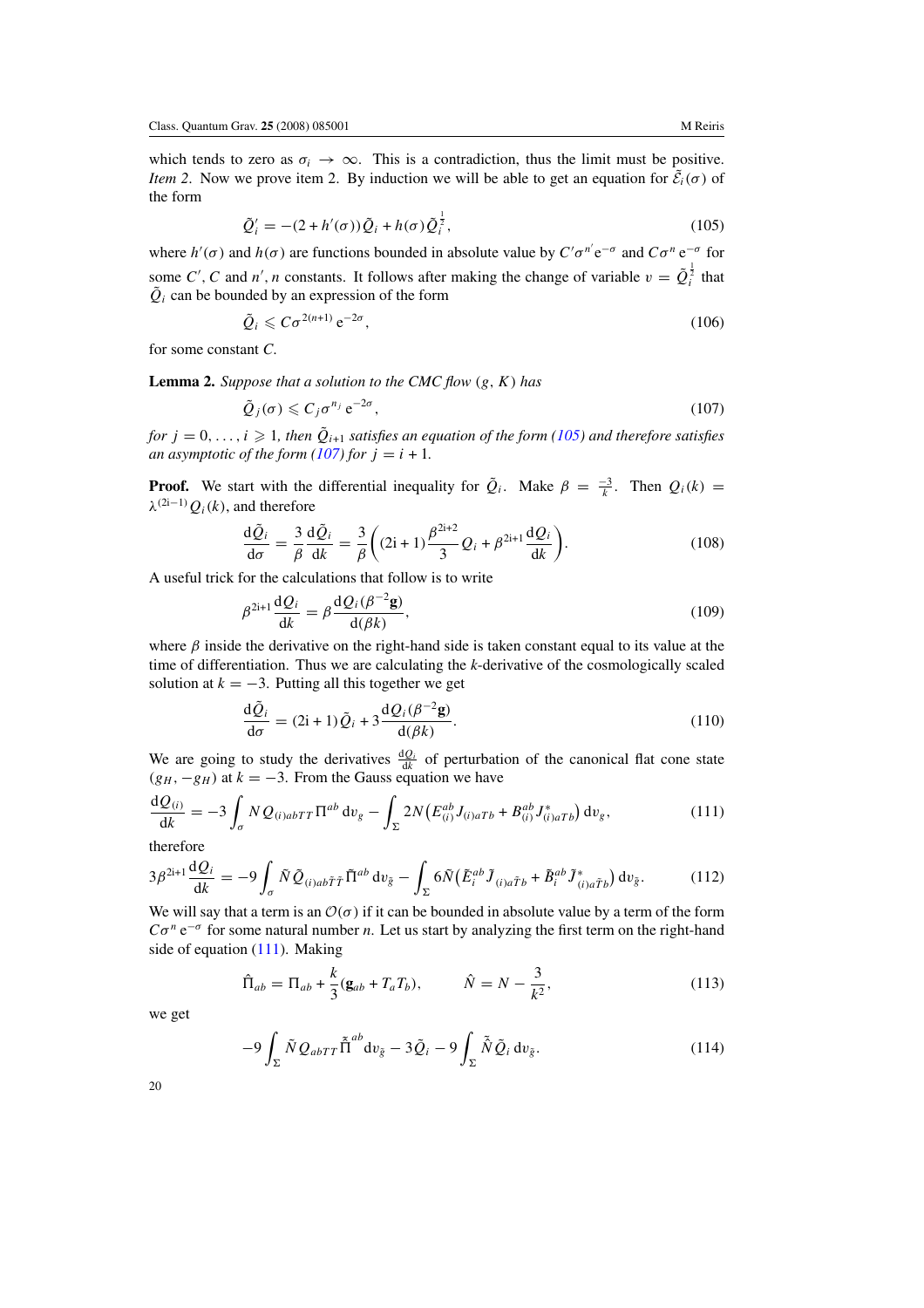<span id="page-21-0"></span>Using lemma [1](#page-18-0) and the estimate on  $\tilde{E}_1$  above we get the term

$$
-3\tilde{Q}_i + \mathcal{O}(\sigma)\tilde{Q}_i. \tag{115}
$$

Now we estimate the second term in equation [\(111\)](#page-20-0), and therefore we need estimates of  $\tilde{J}$  and *J*˜<sup>∗</sup>. We will do the calculations only for *J* , those for *J* <sup>∗</sup> proceed in exactly the same way. We note first the following inductive formula for *J* :

$$
J(\mathbf{W}_i)_{abc} = \hat{\Pi}^{de} \nabla_e \mathbf{W}_{(i-1)dabc} - \frac{k}{3} \mathbf{W}_{(i)dabc} T^d + T * \mathbf{Rm} * \mathbf{W}_{i-1} + \nabla_T J(\mathbf{W}_i)_{abc},
$$
 (116)

where *\** is some tensorial multiplication whose particular form is not important to our purposes. We can write the formula above symbolically as

$$
J(\mathbf{W}_i) = \hat{\Pi} * \nabla \mathbf{W}_{i-1} - \frac{k}{3} \mathbf{W}_i * T - \frac{k}{3} J(\mathbf{W}_{i-1}) + T * \mathbf{Rm} * \mathbf{W}_{i-1} + \nabla_T J(\mathbf{W}_{i-1}).
$$
 (117)

Now, inducting the fifth term on the first, second, third and fourth gives the following terms, respectively:

(1) 
$$
\sum_{j=0}^{j=i-1} \nabla_T^j (\hat{\Pi} * \nabla W_{i-1-j})
$$
 (118)

(2) 
$$
\sum_{j=0}^{j=i-1} \nabla_T^j \left( \frac{-k}{3} * T * W_{i-j} \right),
$$
 (119)

(3) 
$$
\sum_{j=0}^{i-2} \nabla_T^j \left( \frac{-k}{3} J(\mathbf{W}_{i-(j+1)}) \right),
$$
 (120)

(4) 
$$
\sum_{j=0}^{i-1} \nabla_T^j (T * \mathbf{Rm} * \mathbf{W}_{i-1-j}).
$$
 (121)

The only terms that are not going to count as  $\mathcal{O}(\sigma)$  or  $\mathcal{O}(\sigma) \tilde{Q}_i^{\frac{1}{2}}$  are those coming from the expression 2 and when the  $\nabla_T$  derivative applies only to the  $W_{i-j}$  giving

$$
\frac{-k}{3}i\mathbf{W}_i * T \tag{122}
$$

When we take into account this and a similar term arising from a formula for  $J^*$  and plug them into equation  $(111)$  we get a contribution of the form

$$
-2i\tilde{Q}_i. \tag{123}
$$

As said above and as we will explain in a moment all other terms are going to count as O*(σ )* or  $\mathcal{O}(\sigma) \tilde{Q}_i^{\frac{1}{2}}$  therefore we would get, putting equations [\(110\)](#page-20-0), (115) and the last estimate together

$$
\frac{\mathrm{d}\tilde{Q}_i}{\mathrm{d}\sigma} = -(2 + \mathcal{O}(\sigma))\tilde{Q}_i + \mathcal{O}(\sigma)\tilde{Q}_i^{\frac{1}{2}},\tag{124}
$$

as we wanted in the induction. To discuss the other terms then we start by recalling some propositions from [\[3\]](#page-26-0) restated in a different form for the convenience of the paper.

**Lemma 3.** Let  $(g, K)$  be a CMC flow on a rigid hyperbolic manifold  $\Sigma$ . Suppose that the *initial cosmological state is*  $\epsilon$ -close to the standard flat cone state  $(g_H, -g_H)$  as in lemma [1](#page-18-0) *then (all derivatives below are taken at*  $k = -3$ *)*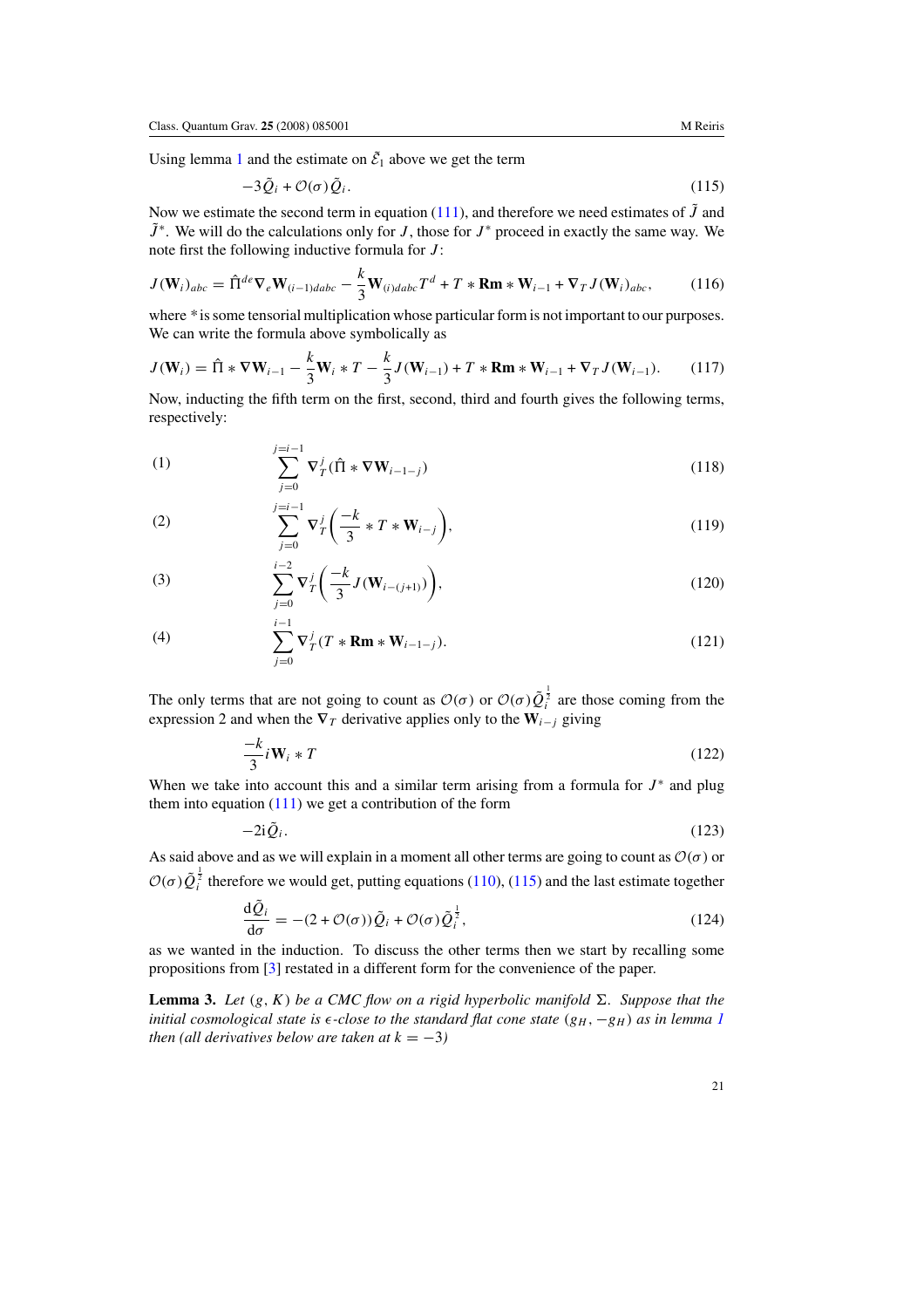$(l)$   $\left\| \nabla^i_T \Pi \right\|_{H^j_{s_H}}$ *,*  $i \ge 1$ ,  $j = 0, 1, 2$  (125)

*are controlled by*  $\mathcal{E}_{i+j-1}$ *.* 

$$
(2) \left( \|\nabla \mathbf{W}_i\|_{L^2_{SH}} + \|\mathbf{W}_i\|_{L^2_{SH}} \right) \leq C \left( \|\mathbf{W}_{i+1}\|_{L^2_{SH}} + \|\mathbf{W}_i\|_{L^2_{SH}} + \|J(\mathbf{W}_i)\|_{L^2_{SH}} \right) \tag{126}
$$
  
 $i \geq 0.$ 

**Lemma 4.**  $\nabla_T^h J(\mathbf{W}_i)$  has an expression of the form

$$
\nabla_T^h J(\mathbf{W}_i) = \sum (\nabla_T^{m_1} \Pi)^{n_1} * \cdots * (\nabla_T^{m_s} \Pi)^{n_s} * \Pi^l * \nabla \mathbf{W}_k
$$
\n
$$
+ \sum (\nabla_T^{\tilde{m}_1} \Pi)^{\tilde{n}_1} * \cdots * (\nabla_T^{\tilde{m}_s} \Pi)^{\tilde{n}_s} * \Pi^{\tilde{l}} * \nabla_T^q (T * \mathbf{Rm} * \mathbf{W}_{\tilde{k}})
$$
\n(128)

*where the first sum is among the set*  $k \leqslant i + h - 1$ ,  $m_1 \geqslant \cdots \geqslant m_s \geqslant 1$  and  $\sum_j n_j (1 + m_j) + 1$  $l + k = i + h$ , while the second is among the set  $\tilde{m}_1 \geqslant \cdots \geqslant \tilde{m}_s \geqslant 1$  and  $\sum_j \tilde{n}_j(1 + \tilde{m}_j) +$  $\tilde{k} + \tilde{l} + q = i + h - 1.$ 

Now we prove the following lemma.

**Lemma 5.** Let  $(g, K)$  be a CMC solution. Suppose for a given value of i there are  $n_i$  and  $C_i$ *such that*  $\tilde{\mathcal{E}}_i \leqslant C_i \sigma^{n_i} e^{-2\sigma} = \mathcal{O}(\sigma)$  *then* 

*(1) there are*  $n'_i$  *and*  $C'_i$  *such that*  $\|\tilde{J}(\mathbf{W}_i)\|_{L^2_{s_H}}^2 \leqslant C'_i \sigma^{n'_i} e^{-2\sigma} = \mathcal{O}(\sigma)$ *.* 

(2) There are 
$$
n'_{ij}
$$
 and  $C'_{ij}$  such that  $\|(\nabla^j_T J(\mathbf{W}_{i-j}))^{\sim}\|^2_{L^2_{s_H}} \leq C'_{ij} \sigma^{n'_{ij}} e^{-2\sigma} = \mathcal{O}(\sigma)$  for  $j \leq i$ .

**Proof.** Proceed by induction in *i*. Observe that all the factors involving  $\Pi$  and its time derivatives in formula (127) (with  $h = 0$ ) are controlled by  $\tilde{\mathcal{E}}_i$  in  $H_{g_H}^2$  by lemma [3.](#page-21-0) The norms  $\|(\nabla \mathbf{W}_k)^{\sim}\|_{L_{\mathcal{S}_H}^2}$  are controlled using inequality (126). The second kind of terms in equation (128) are controlled as follows. The factors involving  $\Pi$  and its time derivatives are controlled again in  $H_{\text{g}_{H}}^{2}$  by  $\tilde{\mathcal{E}}_{i}$ . The other factors can be seen as

$$
\left(\nabla_T^q(T*\mathbf{Rm}*\mathbf{W}_{\bar{k}})\right)^{\sim} = \sum_{q_1+q_2+q_3=q} \left(\nabla_T^{q_1}T\right)^{\sim} * \left(\nabla_T^{q_2}\mathbf{Rm}\right)^{\sim} * \left(\nabla_T^{q_3}\mathbf{W}_{\bar{k}}\right)^{\sim},\tag{129}
$$

$$
=\sum_{q_1+q_2+q_3=q} \left(\nabla_T^{q_1} T\right)^{\sim} * \left(\tilde{\mathbf{W}}_{q_2}\right) * \left(\tilde{\mathbf{W}}_{q_3+\tilde{k}}\right),\tag{130}
$$

with  $q \le i - 1$ . Now Sobolev embeddings give

$$
\left\| \tilde{\mathbf{W}}_{q_2} * \tilde{\mathbf{W}}_{\tilde{k} + q_3} \right\|_{L^2_{s_H}} \leqslant C \left( \left\| \tilde{\mathbf{W}}_{q_3} \right\|_{H^1_{s_H}} \left\| \tilde{\mathbf{W}}_{\tilde{k} + q_3} \right\|_{H^1_{s_H}} \right), \tag{131}
$$

where the factors on the right are controlled by lemma [3.](#page-21-0) The factors  $(\nabla_T T)$ <sup>~</sup> are controlled in  $H_{g_H}^2$  by lemma [3.](#page-21-0) Finally the proof of part 2 is the same as above after using formulae  $(127), (128).$ 

The terms in 2–4 on the induction formula for *J* other than those already considered in equation [\(123\)](#page-21-0) are easily seen to be bounded by  $\mathcal{O}(\sigma)$  or  $\mathcal{O}(\sigma) \tilde{Q}_i^{\frac{1}{2}}$  by the same kind of arguments as in lemma 5. To bound the terms in 1 in the same way we need the following form of  $\nabla^j_T \nabla \mathbf{W}_k$ :

$$
\nabla_T^j \nabla \mathbf{W}_i = \sum \left( \nabla_T^{m_1} \Pi \right)^{n_1} * \cdots * \left( \nabla_T^{m_s} \Pi \right)^{n_s} * \Pi^l * \nabla \mathbf{W}_k
$$
\n(132)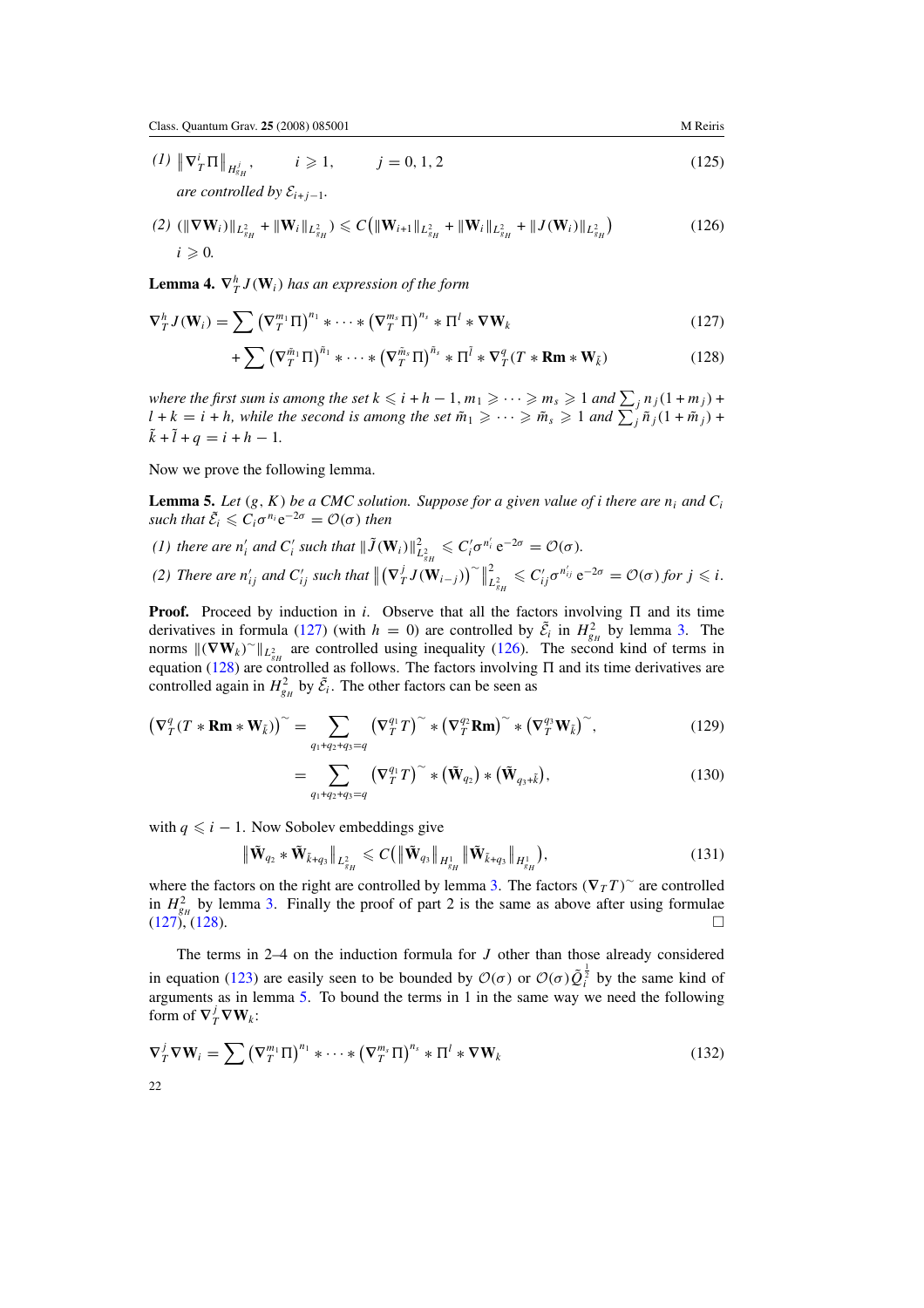<span id="page-23-0"></span>Class. Quantum Grav. **25** (2008) 085001 M Reiris

$$
+\sum \left(\nabla_{T}^{\tilde{m}_{1}}\Pi\right)^{\tilde{n}_{1}}*\cdots*\left(\nabla_{T}^{\tilde{m}_{s}}\Pi\right)^{\tilde{n}_{s}}*\Pi^{\tilde{l}}*\nabla_{T}^{q}(T*\mathbf{Rm}*\mathbf{W}_{\tilde{k}}),\tag{133}
$$

where the first sum is among the set  $m_1 \geqslant \cdots \geqslant m_s \geqslant 1$  and  $\sum_j n_j(1 + m_j) + l + k = i + j$ , while the second is among the set  $\tilde{m}_1 \geqslant \cdots \geqslant \tilde{m}_s \geqslant 1$  and  $\sum_j \tilde{n}_j (1 + \tilde{m}_j) + \tilde{k} + \tilde{l} + q = i + j - 1$ , which can be easily proved by induction by using equation

$$
\nabla_T \nabla \mathbf{W}_i = \nabla \mathbf{W}_{i+1} + \Pi \ast \nabla \mathbf{W}_i + T \ast \mathbf{Rm} \ast \mathbf{W}_i.
$$
 (134)

This finishes the induction in lemma [2.](#page-20-0)

*Items 3 and 4.* The estimate from above in item 4 comes from lemma [1.](#page-18-0) The item 3 or the estimate from below is more involved, the argument is as follows.

**Lemma 6.** *For any*  $\epsilon > 0$  *there is a ball*  $B_{(g_H, -g_H)}(\delta)$  *of cosmologically scaled states in*  $H^3 \times H^2$  *such that* 

$$
\|\tilde{N} - \frac{1}{3}\|_{L^{\infty}} \leqslant \epsilon \tag{135}
$$

*and*

$$
4\pi G\mathcal{H}E_{\text{CMC}} \geqslant \frac{1}{4+\epsilon} \int_{\Sigma} |\hat{K}|^2 dv_{\tilde{g}}.
$$
 (136)

We can prove item 3 by making use of lemma 6. First, the derivative of the reduced volume  $V = H^3V$  in logarithmic time is

$$
\frac{\mathrm{d}\mathcal{V}}{\mathrm{d}\sigma} = -3 \int_{\Sigma} \tilde{N} |\hat{\tilde{K}}|^2 \,\mathrm{d}v_{\tilde{g}}.\tag{137}
$$

If we integrate it from  $\sigma$  to  $\infty$  and use lemma 6 above we get the following inequality:

$$
\frac{1}{4+\epsilon} \int_{\Sigma} |\hat{\tilde{K}}|^2 dv_{\tilde{g}} \leq 4\pi G \mathcal{H} E_{\text{CMC}} = 3 \int_{\sigma}^{\infty} \left( \int_{\Sigma} \tilde{N} |\hat{\tilde{K}}|^2 dv_{\tilde{g}} \right) d\sigma
$$
  

$$
\leq (1+\epsilon) \int_{\sigma}^{\infty} \left( \int_{\Sigma} |\hat{\tilde{K}}|^2 dv_{\tilde{g}} \right) d\sigma.
$$
 (138)

Making  $U = \int_{\sigma}^{\infty}$  $\int_{\sigma}^{\infty} \left( \int_{\Sigma} |\hat{K}|^2 dv_{\tilde{g}} \right) d\sigma$  the inequality (138) is written as

$$
U' \geqslant -(4+\epsilon)(1+\epsilon)U,\tag{139}
$$

which after integration gives the left-hand side inequality in item 3.

**Proof of lemma 6.** First we note that the estimate for  $\tilde{N} - \frac{1}{3}$  is deduced from lemma [1.](#page-18-0) For the second estimate it may be deduced from the calculation of the Hessian of the energy that we did before, however we will follow a direct estimate from the Lichnerowicz equation. We argue as follows. Say  $g = \phi^4 g_Y$  where  $g_Y$  is the unique metric in the conformal class of *g* having scalar curvature  $-6$ . Then  $\phi$  satisfies

$$
-\Delta\phi + \frac{3}{4}(\phi^5 - \phi) = \frac{1}{8}\phi^{-3}|\hat{K}|_Y^2.
$$
 (140)

The maximum principle gives  $\phi \geq 1$ . Making  $\bar{\phi} = \phi - 1$  rewrite equation (140) as

$$
-\Delta \bar{\phi} + \frac{3}{4} \phi (\phi^3 + \phi^2 + \phi + 1) \bar{\phi} = \frac{|\hat{\tilde{K}}|_Y^2}{8\phi^3}.
$$
 (141)

At the point where  $\phi$  or  $\bar{\phi}$  is maximum we have

$$
\bar{\phi} \leq \frac{1}{12} \frac{|\hat{\tilde{K}}|^2 \phi^4}{\phi^3 + \phi^2 + \phi + 1} \leq \frac{|\hat{\tilde{K}}|^2 \phi}{12},\tag{142}
$$

23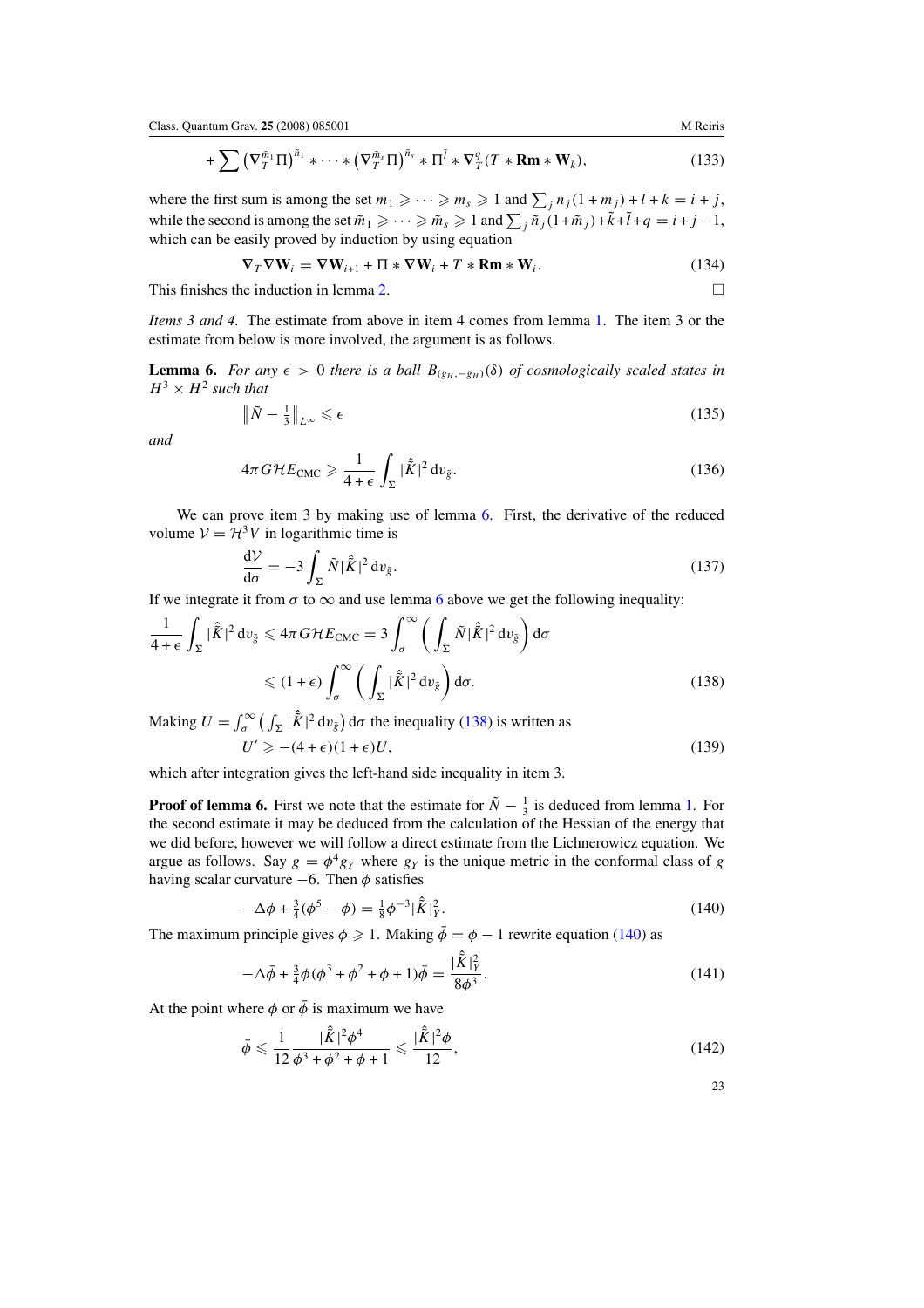<span id="page-24-0"></span>which gives if  $\|\hat{K}\|_{L^{\infty}_{g}}$  is small

$$
\|\bar{\phi}\|_{L^{\infty}} \leq \frac{\|\hat{K}\|_{L^{\infty}_{g}}^{2}}{12 - \|\hat{K}\|_{L^{\infty}_{g}}^{2}}.
$$
\n(143)

Also note that

$$
-\sigma(\Sigma) \leqslant -6V_Y^{\frac{2}{3}},\tag{144}
$$

which gives

$$
0 \leqslant \int_{\Sigma} (\phi^6 - 1) \, \mathrm{d}v_Y \leqslant V - V_H. \tag{145}
$$

Writing  $\phi^6 - 1 = (\phi - 1)(\phi^5 + \phi^4 + \phi^3 + \phi^2 + \phi + 1)$  we get

$$
6\int_{\Sigma} (\phi - 1) dv_{g_Y} \leqslant V - V_H. \tag{146}
$$

Integrating equation [\(140\)](#page-23-0) we get

$$
6\int_{\Sigma} (\phi^5 - \phi) dv_{g_Y} = \int_{\Sigma} \phi^{-3} |\hat{K}|_Y^2 dv_{g_Y}.
$$
 (147)

Under the assumptions we have and using equation  $(143)$  we can get from equation  $(147)$ above the inequality

$$
6(4+\epsilon)\int_{\Sigma}(\phi-1)\,\mathrm{d}v_{g_Y}\geqslant\int_{\Sigma}\phi^{-2}|\hat{K}|_Y^2\,\mathrm{d}v_{g_Y}=\int_{\Sigma}|\hat{K}|^2\,\mathrm{d}v_g,\tag{148}
$$

which together with equation  $(81)$  gives the inequality

$$
(4 + \epsilon)(V - V_H) \geqslant \int_{\Sigma} |\hat{K}|^2 dv_g \tag{149}
$$

as desired.

This finishes theorem [1.](#page-4-0)  $\Box$ 

# **5. States of arbitrarily large gravitational energy**

We will construct a one parameter family of states  $(g_{\lambda}, K_{\lambda})$  such that

(1)  $k_{\lambda} = k_0$  fixed,

 $(2) \text{Vol}_{g_{\lambda}} \to_{\lambda \to \infty} \infty \text{ and } ||\hat{K}_{\lambda}||_{L_{g_{\lambda}}^2} \to_{\lambda \to \infty} \infty,$ 

(3) The 'big-bang' family of states, i.e. the volume-one normalized family of states above has

$$
-k_{\lambda} \to \infty, \tag{150}
$$

$$
\text{Vol}_{g_{\lambda}}(\Sigma) = 1,\tag{151}
$$

$$
\lim_{\lambda \to \infty} \|\hat{K}_{\lambda}\|_{L^2_{g_{\lambda}}} = \infty. \tag{152}
$$

As has been argued above, these states represent a one parameter family of states with arbitrarily large gravitational energy. The construction is as follows. Pick the hyperbolic metric  $g_H$  and a nonzero transverse traceless tensor  $\hat{K}$  with respect to it. According to the conformal method it is possible to find a solution to the constraint of the form  $(g_\lambda, K_\lambda) = (\varphi^4 g_H, \lambda^2 \varphi^{-2} \hat{K} - \varphi^4 g_H)$ (the mean curvature being  $k = k_0 = -3$  and one parameter family of states as above with arbitrary  $k_0$  can be obtained by scaling), by solving the elliptic equation

$$
\Delta \varphi = -\frac{3}{4} \varphi - \frac{\lambda^4}{8} |\hat{K}|^2_{g_H} \varphi^{-7} + \frac{3}{4} \varphi^5. \tag{153}
$$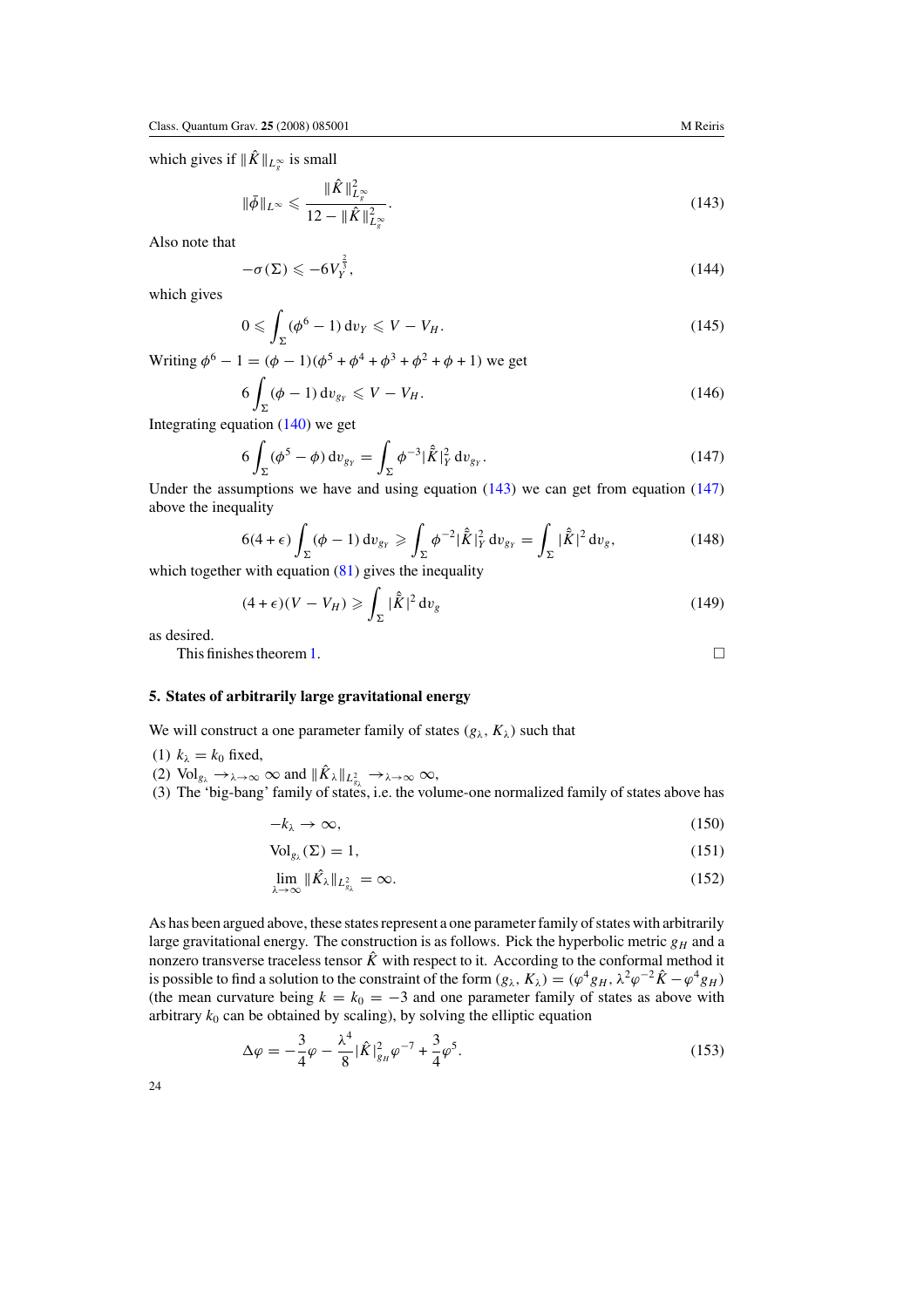<span id="page-25-0"></span>Now we prove items 2. Multiplying equation [\(153\)](#page-24-0) by  $\varphi$  and integrating we get

$$
\frac{\lambda^4}{8} \int_{\Sigma} |\hat{K}|^2_{g_H} \varphi^{-6} dv_{g_H} = \int_{\Sigma} |\nabla \varphi|^2 + \frac{3}{4} (\varphi^6 - \varphi^2) dv_{g_H}.
$$
 (154)

Note that the left-hand side is  $\frac{1}{8} \|\hat{K}_{\lambda}\|_{L_{g_{\lambda}}^2}^2$ . If the left-hand side does not diverge as  $\lambda \to \infty$  then the right-hand side remains bounded in particular the  $H_{g_H}^1$  norm of  $\varphi$  remains bounded. Pick an open set  $\Omega$  where  $|\hat{K}|_{g_H} \ge \epsilon > 0$ . Then as  $\varphi$  is bounded in  $H^1$  we have Vol $\{x \in \Omega/\varphi(x) < n\} \to \text{Vol}(\Omega)$  as  $n \to \infty$  uniformly in  $\lambda$ . Then for some *n* we have Vol $\{x \in \Omega/\varphi(x) < n\} > \frac{\text{Vol}(\Omega)}{2}$  uniformly in  $\lambda$ , and so the left-hand side is bigger than  $\frac{\lambda^4}{16n^6}$   $\epsilon^2$ Vol(Ω) which diverges when  $\lambda \to \infty$  which is a contradiction. This proves item 2, to prove item 3 we argue as follows. The  $L^2$  norm of  $\hat{K}_\lambda$  of the volume one states are

$$
\frac{\lambda^4 \int_{\Sigma} |\hat{K}|^2 \varphi^{-6} dv_{g_H}}{\left(\int_{\Sigma} \varphi^6 dv_{g_H}\right)^{\frac{1}{3}}} = \frac{\int_{\Sigma} |\nabla \varphi|^2 + \frac{3}{4} (\varphi^6 - \varphi^2) dv_{g_H}}{\left(\int_{\Sigma} \varphi^6 dv_{g_H}\right)^{\frac{1}{3}}}.
$$
\n(155)

We have that an upper bound on the left-hand side in the last equation implies an upper bound for the  $H^1$  norm of  $\varphi$ , for if not we have  $\int_{\Sigma} \varphi^6 dv_{g_{\frac{H}{2}}} \to \infty$  which would make the numerator of the right-hand side diverging in  $\lambda$ , but we know  $\int_{\Sigma} \varphi^6 dv_{g_H}$  diverges which is a contradiction.

## **6. Summary and open questions**

We have introduced the notion of general  $K = -1$  cosmological model as a formal definition allowing to study cosmological notions in arbitrary solutions of the Einstein equations. This gave us a framework to study general cosmological solutions in a cosmological language. The approach may be applicable to models other than general  $K = -1$  cosmological models, i.e. models with different spatial topologies. Thinking on the *averaging problem in cosmology* we have defined volume-averaged cosmological parameters and an averaging map: a correspondence between arbitrary solutions and homogeneous and isotropic Lorentzian spaces. Those concepts allowed us to give a precise mathematical formulation of the averaging problem in cosmology. In another section and aiming at the start of a rigorous analysis of cosmological evolution from the solutions at the natural scale (i.e. including the small scale), we have introduced *assumption (C)* which precisely describes a certain class of solutions. Those solutions are divided into two main subclasses: radiative and mass gap. We have given a detailed description of the full structure of the radiative solutions. We have also analyzed the averaging problem in cosmology in precise quantitative terms for mass gap solutions. The attempt may be considered as a first step toward the ideal goal of attacking the averaging problem in cosmology directly from the solutions at the small scale. Finally we constructed initial 'big-bang' states of arbitrarily large gravitational energy, showing that, *a priori* there is no mathematical restriction to assume the gravitational energy to be low at the beginnings of time.

There are several questions and avenues of research left open in the present paper, of varying difficulty however. For instance one may want to see in action the formalism of *general cosmological models* in cosmological solutions with Cauchy surfaces of nonhyperbolic topology. Also and perhaps more important is to obtain rigorous results that may or may not support *assumption (C)*. Any rigorous result of that sort would put the study of the averaging problem in cosmology from the small scale on a firm basis. Analyzing the validity of assumption (C) from the Einstein equations is a very difficult problem. A central point is to study the spatial asymptotic of stationary solutions that may emerge in time. Is an emerging stationary solution necessarily spatially asymptotically flat in the long time? If the answer is